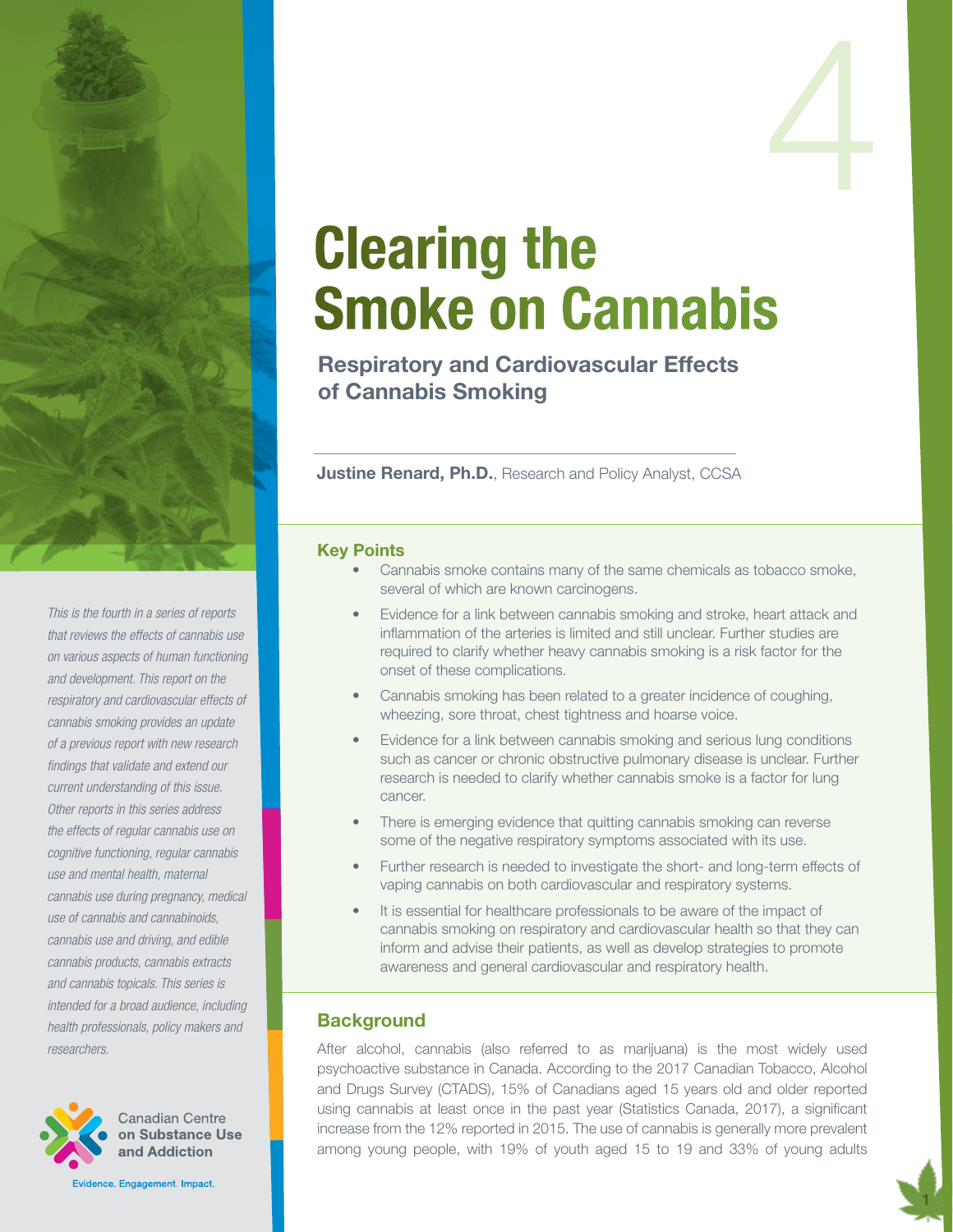aged 20 to 24 reporting past-year use. About 33% of Canadians aged 15 and older who used cannabis in the past three months reported that they used it every day or almost every day.

A growing body of evidence suggests that cannabis use may negatively impact several aspects of people's lives, including mental and physical health, cognitive functioning, ability to drive a motor vehicle, and pre- and post-natal development among offspring. This report — the fourth in a series reviewing the effects of cannabis use on various aspects of human functioning and development (see Gabrys & Porath, 2019; Konefal, Gabrys, & Porath, 2019; Porath, Konefal, & Kent, 2018) — provides an update on the cardiovascular and respiratory effects of cannabis smoking. Following a review of the evidence, this report discusses implications for policy and practice.

### Comparison of Cannabis and Tobacco Smoke

Cannabis smoke is usually inhaled from compacted and rolled leaves, analogous to a cigarette (a "joint"), from a water pipe ("bong") or by using a vaping device. It is commonly, but wrongly, believed that because cannabis is a natural plant, inhaling smoke from leaves of the plant is safe. Some reports have compared tobacco and cannabis smoke around the well-established respiratory harms of smoking tobacco, such as lung cancer, chronic obstructive pulmonary disease (COPD) and respiratory infections. These reports have shown that both cannabis and tobacco smoke contain many of the same chemicals and fine particles known to have toxic, mutagenic and carcinogenic effects (Moir et al., 2008).

Indeed, although found at lower concentrations than in tobacco smoke, cannabis smoke contains phenolics, heavy metals, aromatic amines, carbonyls and miscellaneous organics (Moir et al., 2008). Strikingly, some analytes, such as nitride oxides (NO, NOx) and hydrogen cyanide, and some aromatic amines were found in both cannabis mainstream and sidestream smoke<sup>1</sup> at concentrations up to three to five times higher than the levels found in tobacco smoke (Moir et al., 2008). Ammonia was found at levels three times higher in cannabis sidestream smoke and 20 times higher in cannabis mainstream smoke than in tobacco smoke (Moir et al., 2008). Cannabis smoke also contained toxic chemicals called polycyclic aromatic hydrocarbons with levels higher in sidestream cannabis smoke than tobacco sidestream smoke (Moir et al., 2008). Finally, both cannabis and tobacco smoking have the potential to pass unhealthy levels of aluminum into the body

through the lungs, which might contribute to respiratory and other health problems such as neurological conditions (Exley, Begum, Woolley, & Bloor, 2006). The detection of toxic, mutagenic and carcinogenic compounds in cannabis smoke that are known to be implicated in cardiovascular and respiratory diseases and in cardiovascular morbidity and mortality (Brook et al., 2010; Burnett, Krewski, Jgrrett, Shi, & Calle, 2009) is a public health concern that requires further investigation. The health effects of inhaling cannabis sidestream smoke should also be investigated.

In comparison to individuals who smoke tobacco, those who smoke cannabis tend to take deeper and longer inhalations, use unfiltered cannabis "joints" and smoke to a shorter butt length and at a higher combustion temperature (Mehra, Moore, Crothers, Tetrault, & Fiellin, 2006). These behaviours have been linked to four times the amount of tar inhaled and approximately one-third more tar deposits in the respiratory tract (Benson & Bentley 1995; Tashkin et al., 1991a; Tashkin et al., 1991b).

A pre-clinical study evaluated the function of the rat endothelium or inner lining of heart and blood vessels by measuring arterial flow-mediated vasodilation<sup>2</sup> (Wang et al., 2016). Endothelium plays a crucial role in regulating and controlling cardiovascular functions such as blood flow, blood vessel tone (vasodilatation and vasoconstriction), blood vessel growth and the control of thrombosis (formation of a blood clot in a blood vessel). Researchers have shown that, like the effects of sidestream tobacco smoke, one minute of exposure of rats to sidestream cannabis smoke was able to prevent the endothelium from functioning normally. This harmful effect persisted for 90 minutes, which is a longer effect compared to the endothelium dysfunction caused by sidestream tobacco smoke (Wang et al., 2016). This effect on endothelium function was not induced by Δ9-tetrahydrocannabinol (THC) because it occurred even when the cannabis used lacked cannabinoids (Wang et al., 2016). Impaired endothelium function is known to be associated with increased risks of myocardial infarction, atherosclerosis<sup>3</sup> and other heart problems (Celermajer et al., 1992; Flammer et al., 2012; Widlansky, Gokce, Keaney, & Vita, 2003).

These findings strongly suggest that smoke from cannabis can induce adverse cardiovascular effects. More studies and information about the chemistry of cannabis smoke are required to evaluate the potential health risks associated with cannabis smoke exposure. People who use cannabis for medical purposes also need to evaluate the risk/benefit health ratio associated with their medical consumption of cannabis cigarettes.

<sup>&</sup>lt;sup>3</sup> Atherosclerosis is the process of progressive formation of plaque in arteries due to fat deposits. Plaque hardens and narrows arteries, resulting in restricted blood flow.



<sup>1</sup> Mainstream smoke is the smoke exhaled by the person who is smoking, while sidestream smoke is the smoke emitted from the burning tip of the cigarette or joint.

<sup>&</sup>lt;sup>2</sup> Arterial flow-mediated vasodilation is a technique to assess endothelium function. It consists in measuring artery dilatation in response to increased blood flow in the artery.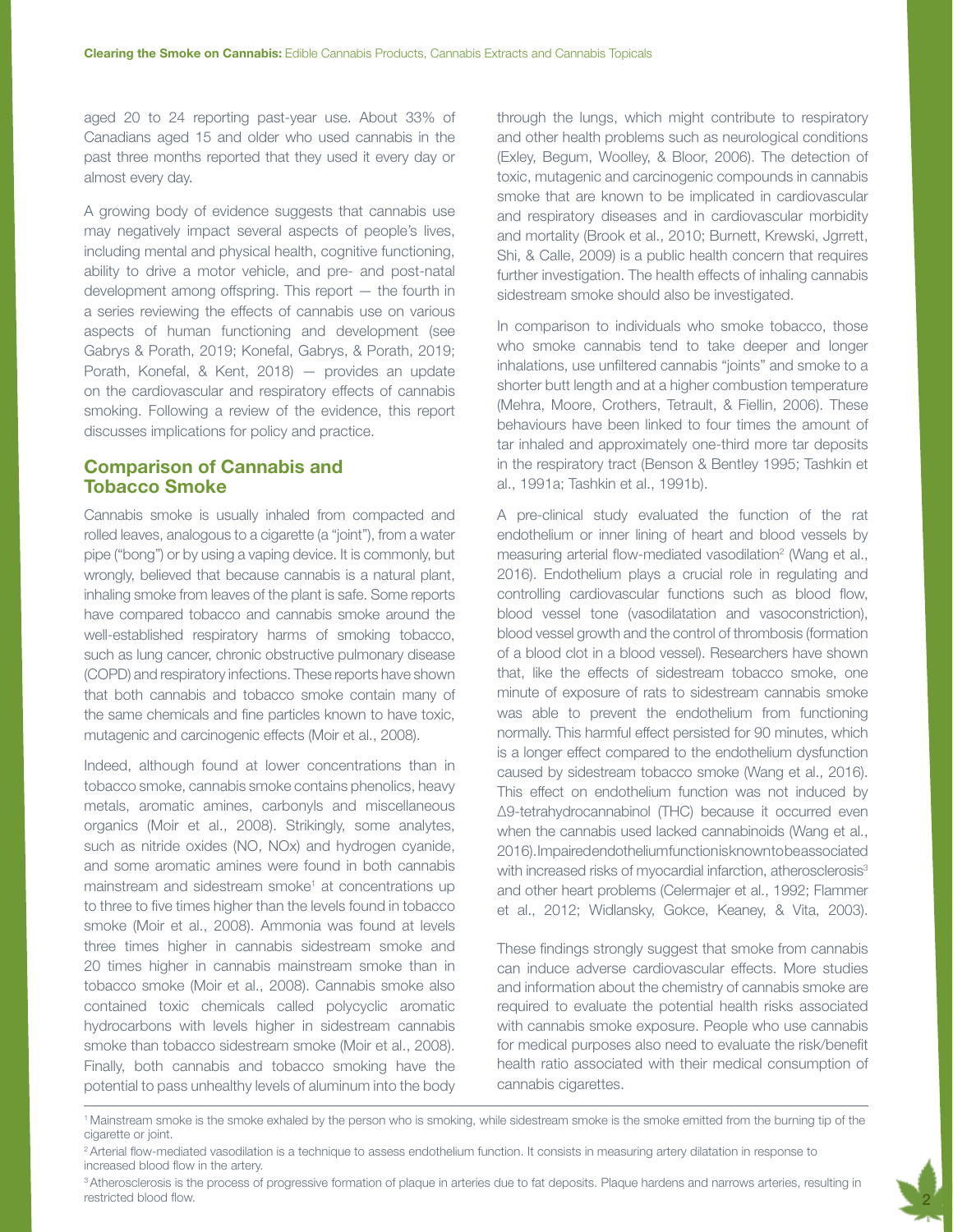# Endocannabinoid System and the Cardiovascular and Respiratory Systems

The brain produces natural compounds called endocannabinoids that act like THC. Endocannabinoids, which include anandamide and 2-arachidonoylglycerol, exert their effects by binding to cannabinoid (CB1 and CB2) receptors. Endocannabinoids, CB1 and CB2 receptors, and the enzymes involved in endocannabinoid degradation make up the endocannabinoid system. CB1 receptors are the most abundant G-protein-coupled receptors in the mammalian brain, where they are responsible for the THC-induced psychoactive effects. Both CB1 and CB2 receptors are also expressed in the cardiovascular and respiratory systems.

Studies in humans and rodents showed that CB1 receptors are expressed in many cells and tissues of the cardiovascular system, including the myocardium, aorta smooth muscle cells, vascular endothelium and blood cells. CB2 receptors are mainly expressed in vascular cells and in immune cells, such as macrophages, eosinophils, monocytes and leucocytes (Turcotte, Chouinard, Lefebvre, & Flamand, 2015). Endocannabinoid synthesis has been identified in vascular cells, cardiac cells, monocytes, lymphocytes, dendritic cells and platelets. Endocannabinoids can have complex effects on cardiovascular functions, ranging from the regulation of vascular activity to controlling and influencing the ability of the heart muscle to contract, the development of new blood vessels and inflammation of blood vessels.

In the respiratory system, CB1 and CB2 receptors are found in the lungs and the bronchial tissue with levels of CB1 receptors higher than those of CB2 receptors (Galiègue et al., 1995). They are also found in the lung alveolar macrophages, where CB2 receptor levels are higher than CB1 receptor levels (Staiano et al., 2016). Given their high expression levels and function in the cardiovascular and respiratory systems, it is not surprising that acute or chronic cannabis use has been linked with severe effects on cardiovascular and respiratory functions, including stroke, heart attack, chronic bronchitis, arrythmias and blood pressure dysregulations. The cardiovascular and respiratory effects associated with the use of cannabis are discussed in the next sections.

Before outlining the evidence related to the cardiovascular and respiratory effects of cannabis use, it must be acknowledged that a number of issues have made it difficult to identify the consequences of smoking cannabis. First, many individuals who smoke cannabis also smoke tobacco, making it challenging to tease apart the effect of cannabis smoke alone (Rooke, Norberg, Copeland,

& Swift, 2013). Second, the variety, amount and strength of cannabis in a joint can dramatically differ among subjects (Cascini, Aiello, & Di Tanna, 2012; Potter, Clark, & Brown, 2008). Third, studies that rely on self-reported cannabis use might be subject to the under-reporting of consumption (Hashibe et al., 2005). Fourth, many studies have been of participants who are younger and have not had sufficient exposure to cannabis smoke for symptoms of illness to emerge (Mehra et al., 2006). Finally, as will be discussed, the risk of respiratory and cardiovascular effects from cannabis smoke seems to be most prevalent among those who use cannabis daily or almost daily for many years and the sample size of individuals who fall within this category is often quite small (Hashibe et al., 2005).

## Cardiovascular Effects of Cannabis **Smoking**

#### *Heart Attack or Acute Myocardial Infarction*

The acute physiological effects of THC in healthy volunteers include cardiovascular effects such as increases in blood pressure and heart rate (Aronow & Cassidy, 1974; Fant, Heishman, Bunker, & Pickworth, 1998; Johnson & Domino, 1971; Roth, Tinklenberg, Kopell, & Hollister, 1973), with the maximal effect on heart rate occurring within 10 to 30 minutes after inhaling cannabis (Benowitz & Jones, 1975; Johnson & Domino, 1971). Orthostatic hypotension (head rush or dizziness on standing up) may also occur as a response to a decrease in vascular resistance, possibly raising the risk of fainting and falling (Benowitz & Jones, 1975; Mathew, Wilson, Humphreys, Lowe, & Wiethe, 1992; Merritta, Cook, & Davis, 1982). Tolerance to some cardiovascular effects induced by cannabis often develops with repeated THC exposure (Benowitz & Jones, 1981; Sidney, 2002). Consequently, long-term use of cannabis tends to decrease blood pressure, heart rate, the ability of the heart to contract and circulatory responses to exercise, and increase blood volume. THC can also cause sinus tachycardia, premature ventricular beats, arrhythmias and thrombosis, and can precipitate angina (Drummer, Gerostamoulos, & Woodford, 2019). The acute and chronic effects of cannabis on heart rate and blood pressure are confirmed by numerous case reports and studies that have demonstrated there might be an association between cannabis smoking and increased risk for acute myocardial infarction or heart attack.

A growing body of evidence shows that in healthy individuals with normal coronary arteries or minimal atherosclerosis cannabis smoking can increase the risk of a heart attack. A study conducted in a cohort of 3,882 patients hospitalized for acute myocardial infarction found that patients who smoked cannabis had a 4.8 times higher risk for developing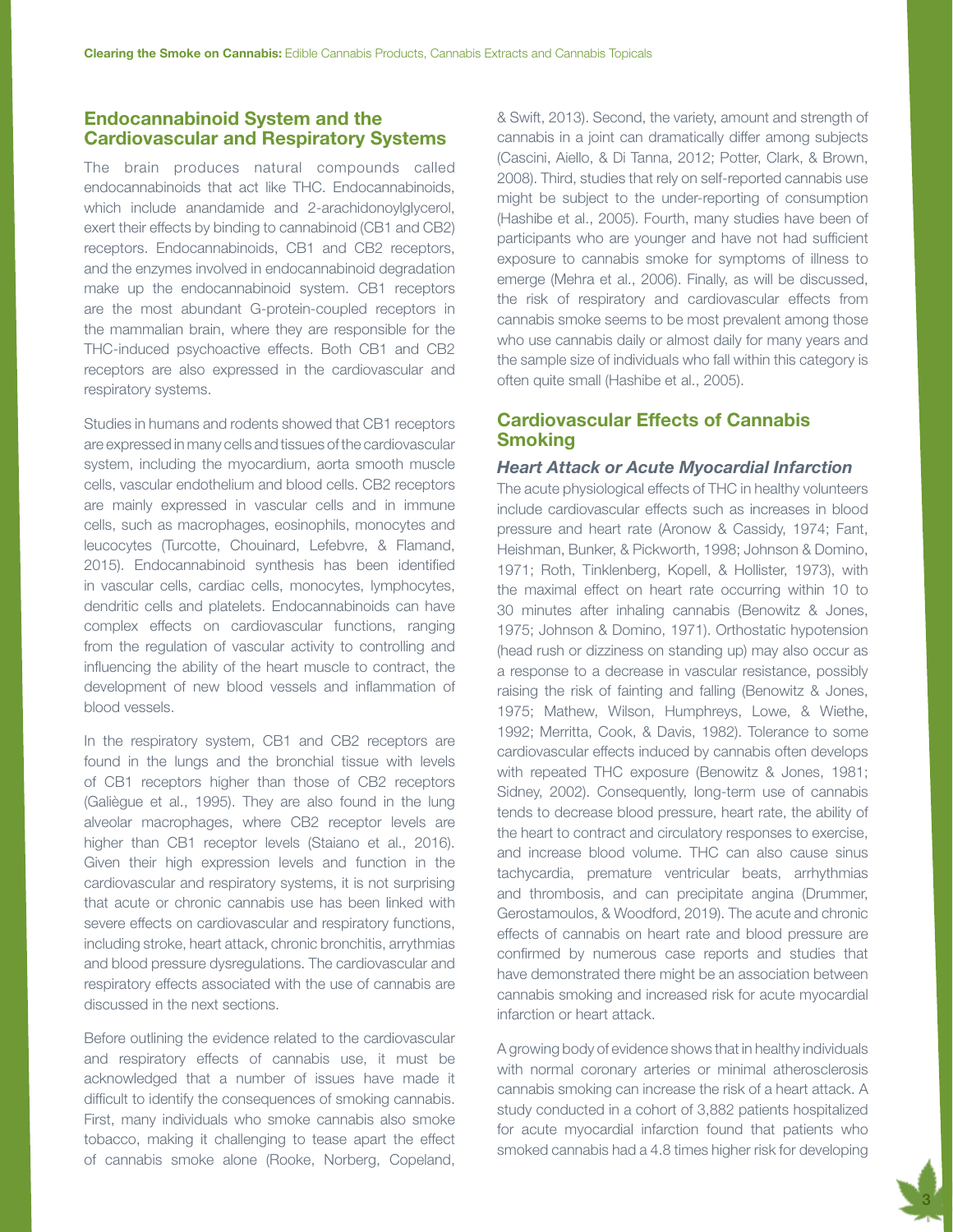an acute myocardial infarction during the hour following cannabis use (Mittleman, Lewis, Maclure, Sherwood, & Muller, 2001). The average age of patients who smoked cannabis was 44 years old compared to 62 years old for patients who did not smoke cannabis. Different results were found in a retrospective cohort study conducted on 62,012 individuals aged between 15 and 49 years old (mean age 33 years old) that assessed the risk for both stroke and acute myocardial infarction associated with cannabis use. The study concluded that cannabis use (both present and previous) were not associated with an increased risk of acute myocardial infarction (Sidney, 2002). The major limitations of this latter study were that it relied on self-reported use of cannabis and that the age of the individual in the study were younger and therefore not typical of the older age range in which acute myocardial infarction often happens. However, several case reports have demonstrated that recent cannabis use was associated with an increased risk of myocardial infarction in healthy young adults (median age 29 years old) (Arora, Goyal, Aggarwal, & Kukar, 2012; Kotsalou et al., 2007; Pearl & Choi, 1992; Safaa, Markham, & Jayasinghe, 2012; Yurtdaş & Aydın, 2012). Finally, a study assessing the serious adverse events related to cannabis use showed that in young and overall healthy individuals who use cannabis hospital admission for severe cardiovascular problems, such as myocardial infarctions, thromboses and cerebral strokes, were associated with recent use of cannabis (Jouanjus, Leymarie, Tubery, & Lapeyre-Mestre, 2011).

In patients with coronary artery disease, the use of cannabis can aggravate coronary ischemia and increase the risk of onset of myocardial infarction (Gaziano, 2008; Lindsay, Foale, Warren, & Henry, 2005). The mortality risk is significantly higher for people with a history of myocardial infarction who use cannabis than in the general population (Frost, Mostofsky, Rosenbloom, Mukamal, & Mittleman, 2013; Mukamal, Maclure, Muller, & Mittleman, 2008). In a study conducted on 1,913 adults hospitalized for myocardial infarction, the researchers found that the risk for mortality was 4.2 times higher in individuals who frequently use cannabis compared with those who do not use cannabis (Mukamal et al., 2008). In contrast, a study of over 2.45 million patients hospitalized for acute myocardial infarction in the United States did not show an increased mortality associated with recent use of cannabis, but did show an increased risk for acute myocardial infarction and other cardiovascular complications such as respiratory failure, cardiac shock<sup>4</sup> and abnormal heart rhythm (Desai et al., 2017).

Although studies and case reports describe cardiac complications and deaths after recent cannabis use, it must be keep in mind that cannabis is often smoked in combination with tobacco, which makes it difficult to clearly dissociate the effects of the two substances. As well, most of the patients included in the studies were also using other illicit drugs, which prevents a direct conclusion about the specific role of cannabis in the reported cardiovascular disorders and the causality between recent use of cannabis and deaths. However, several case reports have confirmed the relationship between recent use of cannabis and sudden death in young adults (median age 37) with coronary artherosclerosis or other cardiovascular pathology (Bachs & Mørland, 2001; Casier, Vanduynhoven, Haine, Vrints, & Jorens, 2014; Dines et al., 2015; Hartung, Kauferstein, Ritz-Timme, & Daldrup, 2014; Orsini et al., 2016; Tormey, 2012). The authors of these case reports believed that cannabis use contributed to the deaths as toxicologic studies only revealed the presence of THC in the urine and blood (ranging from two to 22 ng/ml) and no other substances or drugs were detected.

The hypothesis that cannabis is a risk factor for acute myocardial infarction is still controversial and more scientific studies are needed to establish its validity. According to the National Academies of Sciences, Engineering, and Medicine, there is no strong evidence yet for a link between chronic cannabis use and the increased risk of heart attack (National Academies of Sciences, Engineering, and Medicine, 2017), but caution should be taken until more scientific evidence becomes available. Patients who suffer from, or are at high risk of developing, heart disease should be advised that cannabis use might precipitate severe cardiovascular events. Further studies and information about the relationship between cannabis use and acute myocardial infarction are needed to better evaluate the risks on health heart associated with cannabis use.

#### *Strokes and Other Cerebrovascular Events*

According to Heart and Stroke Foundation of Canada, strokes represent one of the principal causes of death in Canada with more than 62,000 strokes occurring each year (2018). A stroke is defined as the death of brain cells in a part of the brain due to a disruption of the blood supply in that part of the brain. Strokes can be ischemic (not enough blood or oxygen supply to the brain) or hemorrhagic (bleeding into the brain). Several studies have analyzed the cerebrovascular effects of cannabis use and have demonstrated that in adults it might be an important risk factor for negative cerebrovascular events such as stroke.

4

<sup>4</sup> Cardiac shock occurs when the heart is not able to pump enough blood and oxygen to vital organs.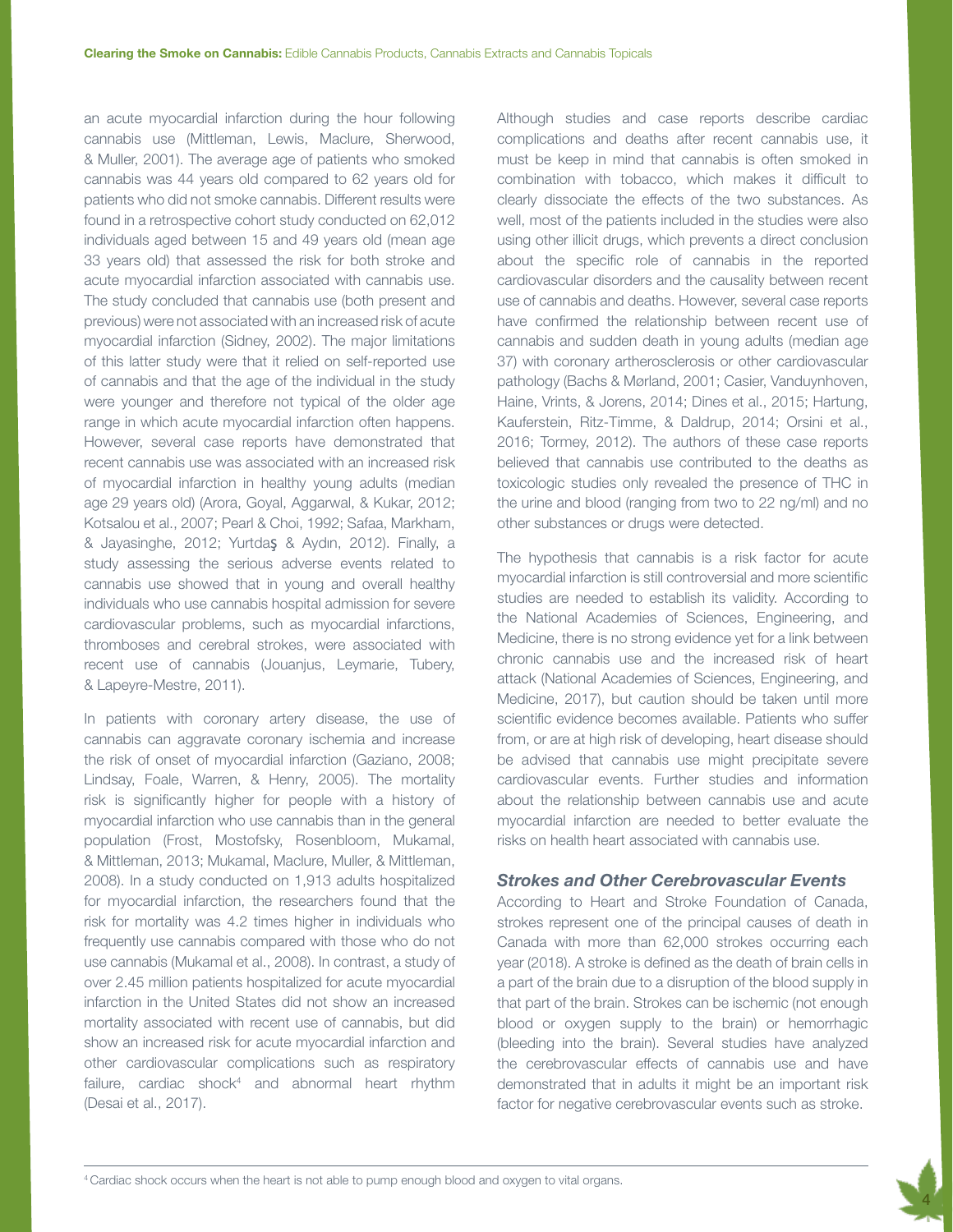For example, one study found that non-medical cannabis use in patients aged between 15 and 54 years old with a primary diagnosis of acute ischemic stroke increased by 17% the risk for acute ischaemic stroke and by 18% the risk of aneurysmal subarachnoid haemorrhage<sup>5</sup> (Rumalla, Reddy, & Mittal, 2016a, 2016b). A general population survey conducted on 7,455 Australians showed that 153 cases of stroke or transient ischemic attacks were potentially associated with heavy use of cannabis (Hemachandra, McKetin, Cherbuin, & Anstey, 2016). Indeed, after adjustment for covariates related to stroke, including tobacco smoking, the risk of non-fatal stroke or transient ischemic attack events was 2.3 times higher in individuals who used cannabis regularly (weekly or more often) compared with individuals who did not use cannabis (Hemachandra et al., 2016). In a cross-sectional analysis conducted on adults aged between 18 and 44 years old, results showed that cannabis use was associated with an increased risk of ischemic stroke, but not associated with an increased risk of hemorrhagic stroke (Westover, McBride, & Haley, 2007). Different results were found in a retrospective cohort study of 62,012 individuals aged between 15 and 49 years old (mean age 33 years old) that assessed the risk for both stroke and acute myocardial infarction associated with cannabis use. This study concluded that cannabis use (present and previous) was not associated with an increased risk for stroke (Sidney, 2002).

Other findings from numerous case reports have demonstrated an important relationship between cannabis use and the onset of strokes (ischemic or transient ischemic attacks) (Duchene et al., 2010; Geller, Loftis, & Brink, 2004; Mouzak, Agathos, Kerezoudi, Mantas, & Vourdeli-Yiannakoura, 2000; Renard, Taieb, Gras-Combe, & Labauge, 2012; Singh, Pan, Muengtaweeponsa, Geller, & Cruz-Flores, 2012; Wolff & Jouanjus, 2017; Wolff et al., 2011). These reports have shown that strokes tend to occur during or shortly after cannabis inhalation in people who heavily use cannabis (Geller et al., 2004; Mouzak et al., 2000). While more studies are needed to confirm the effects of cannabis use on cerebrovascular events, there is limited evidence in the available literature of a significant association between cannabis use and ischemic stroke or subarachnoid hemorrhage (National Academies of Sciences, Engineering, and Medicine, 2017).

#### *Regular and Heavy Cannabis Use*

*Although there is no single definition in the scientific literature as to what constitutes regular cannabis use, the phrase generally refers to a pattern that entails weekly or more frequent use over periods of months or years and that poses a risk for adverse health effects. Terms that are often used interchangeably with regular use include frequent use, chronic use and long-term use. Heavy use, by contrast, typically refers to daily or more frequent use, and can be a sign of dependence and cannabis use disorder.*

## *Artery Inflammation or Arteritis*

Cannabis arteritis is a little-known and often underdiagnosed peripheral atherosclerotic disease mostly observed in young patients,<sup>6</sup> which resembles thromboangiitis obliterans<sup>7</sup> (Grotenhermen, 2010, Subramaniam, Menezes, DeSchutter, & Lavie, 2019, Santos, Resende, Vieira, & Brito, 2017). In contrast with thromboangiitis obliterans, which is strongly linked with heavy tobacco use, cannabis arteritis seems to affect young adults who regularly use cannabis, independent of tobacco consumption (Martin-Blondel, Koskas, Cacoub, & Sene, 2011). Several reports describe severe cases of arteritis that might be associated with the use of cannabis. For example, a young adult male (36 years old) without any significant medical history and vascular risk factor who regularly used cannabis developed digital necrosis<sup>8</sup> on the right second toe (Peyrot et al., 2007). Arteriography revealed distal segmental lesions and popliteal artery occlusion.9 After eliminating other causes, the arteritis was attributed to cannabis use. Because the patient did not reduce or stop his cannabis consumption, and despite the vascular treatments, the symptoms worsened and the toe had to be amputated (Peyrot et al., 2007). More recent similar cases were reported in a 30-year-old male (Santos, Resende, Vieira, & Brito, 2017) and 27-year-old female (El Omri et al., 2017). Both subjects had no significant medical history and regularly used cannabis. The male was hospitalized for distal necrosis of the left big toe and the female for digital necrosis in the left hand. Despite medical treatment, oxygen therapy and cessation or reduction of both cannabis and tobacco consumption, necrotic parts had to be amputated in both cases. The most effective treatment for cannabis arteritis seems

<sup>8</sup> Digital necrosis is the death of most or all of the finger or toe cells.

<sup>9</sup>The popliteal artery is the direct continuation of the femoral artery. It is localised behind the knee and supplies blood to the knee and lower extremity.



<sup>5</sup> Aneurysmal subarachnoid haemorrhage is the rupture of a blood vessel causing bleeding in the space between the brain and the tissue covering the brain, the subarachnoid space.

<sup>&</sup>lt;sup>6</sup> Peripheral atherosclerotic disease is characterized by narrowed arteries and reduced blood flow to the limbs, brain and heart.

<sup>7</sup> Thromboangiitis obliterans or Buerger disease is an inflammatory condition related to tobacco smoking that causes blood clot formation in the small and medium-sized arteries of the hands and feet.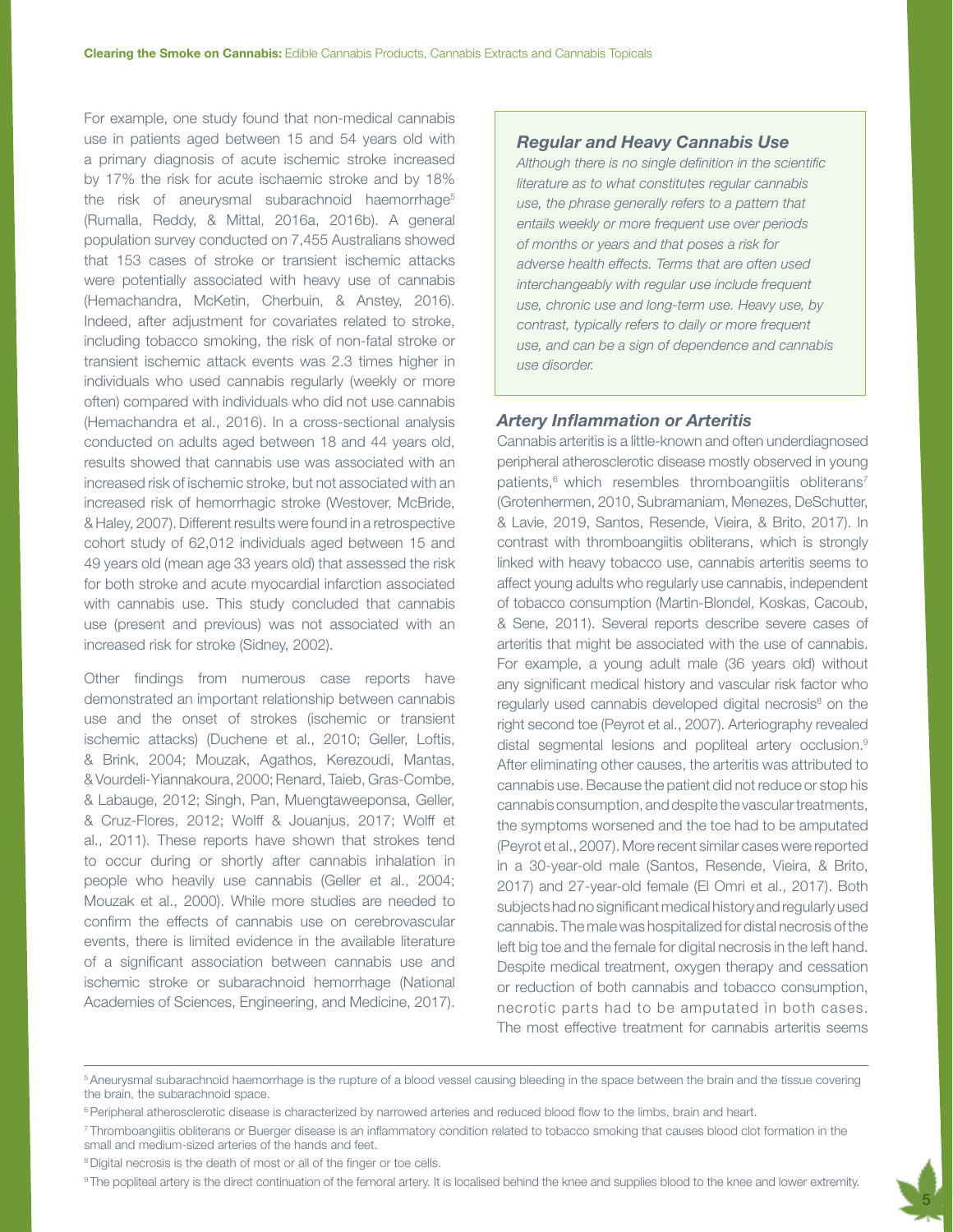to be the complete cessation of cannabis smoking. Clinical features of cannabis arteritis include claudication,10 rest pain and gangrene (Thomas, Kloner, & Rezkalla, 2014). Atherosclerotic alterations ranging from mild atherosclerotic plaques to total artery occlusion are often observed by angiography (Thomas et al., 2014). Symptoms can affect both the upper and lower extremities, but most commonly seem to affect the digits of the feet (Ducasse et al., 2004; Peyrot et al., 2007; Subramaniam et al., 2019). However, the hypothesis that cannabis use is a causative factor or a co-factor of arteritis similar to tobacco use for thromboangiitis obliterans is still controversial and not always supported by the available evidence (Grotenhermen, 2010). More scientific studies are needed to support the hypothesis.

Although there is a growing body of evidence relating adverse cardiovascular, cerebrovascular and peripheral vascular disorders to cannabis use, relatively little is known about the underlying mechanisms of these effects. Several hypotheses have been proposed to explain the association between cannabis use and adverse cardiovascular effects.

#### How Smoking Cannabis Affects Your Health

Cannabis might decrease myocardial oxygen delivery (Gottschalk, Aronow, & Prakash, 1977) and increase vascular resistance and velocity (Herning, Better, Tate, & Cadet, 2005). Cannabis is also able to slow coronary microcirculation (Karabulut & Cakmak, 2010; Rezkalla, Sharma, & Kloner, 2003) and increase platelet coagulability (Dahdouh, Roule, Lognoné, Sabatier, & Grollier, 2012). It has also been demonstrated that cannabis can increase catecholamine levels (Jones, 2002) and induce cerebral vasoconstriction (Ducros et al., 2007; Herning et al., 2005). Cannabis smoking is also associated with an increase in carboxyhemoglobin, which results in increased myocardial oxygen demand and decreased oxygen supply (Aronow & Cassidy, 1975). All of these potential effects induced by cannabis use might lead to adverse cardiovascular, cerebrovascular and peripheral vascular disorders, especially in patients suffering from heart diseases. Further studies are needed to better understand the relationship between cannabis smoking and the onset of these conditions.



#### <sup>10</sup> Claudication refers to muscle pain or cramping in arms or legs, often triggered by physical activity. The claudication pain results from decreased blood flow into the limbs.

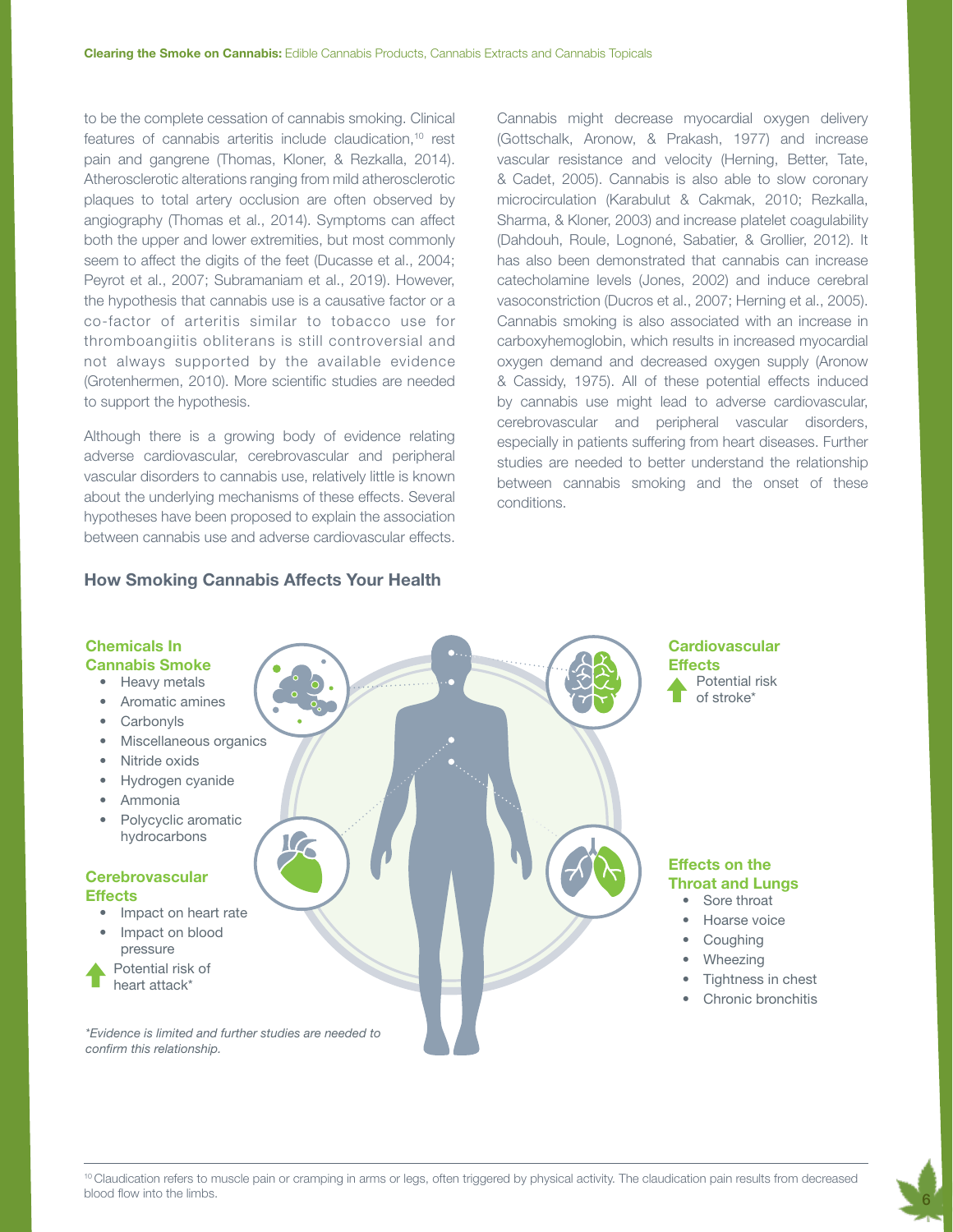## Respiratory Effects of Cannabis Smoking

Regular cannabis smoking can lead to respiratory bronchitis in a high proportion of people who use cannabis. It is puzzling that acutely, cannabis acts a bronchodilator, widening the air passages of the lung (Tashkin, Shapiro, & Frank, 1973; Vachon, Fitzgerald, Solliday, Gould, & Gaensler 1973). However, those who smoke regularly are more likely to report a wide range of respiratory symptoms, including chronic bronchitis. Chronic bronchitis is an inflammation of the lining of the bronchial tubes, the airways which carry air to the lungs, and is defined as "chronic phlegm production or productive cough for three consecutive months per year for at least two consecutive years" (National Academies of Sciences, Engineering, and Medicine, 2018). Although not all individuals who use cannabis will suffer from the most serious conditions, it appears that cannabis smoking is associated with a range of respiratory problems, similar to those observed in people who use tobacco (Moore, Augustson, Moser, & Budney, 2005). In addition, people who regularly smoke cannabis present an elevated risk of outpatient medical services use for respiratory and other illnesses (Moore et al., 2005; Polen, Sidney, Tekawa, Sadler, & Friedman, 1993).

Several studies have indicated that, compared to people who do not smoke, those who smoked cannabis with or without tobacco were more likely to experience chronic coughing, wheezing, aggravation of asthma, sputum production, sore throat, chest tightness, shortness of breath and hoarse voice (Hancox, Shin, Gray, Poulton, & Sears, 2015; Moore et al., 2005; Taylor, Poulton, Moffit, Ramankutty, & Sears, 2000; Tetrault, et al., 2007). Moreover, a national survey in the United States indicated that people who use cannabis reported rates of respiratory symptoms similar to people who had smoked tobacco and were 10 years older, even when accounting for tobacco use, age, gender and current asthma (Moore et al., 2005). These respiratory symptoms likely stem from airway inflammation that can lead to chronic bronchitis (Tashkin, Baldwin, Sarafian, Dubinett, & Roth, 2002). A longitudinal study conducted among 299 participants over a period of approximately 10 years examined the relationship between cannabis use and the onset of symptoms for chronic bronchitis. The study found that people who currently smoke cannabis were more likely to develop coughing, sputum and wheezing when compared to people who never smoke cannabis. More frequent episodes of bronchitis were also observed in people who smoke cannabis currently as compared to individual who never smoke cannabis (Tashkin, Simmons, & Tseng, 2012).

Despite the evidence for a link between cannabis smoking and a wide range of respiratory symptoms, research on the relationship between cannabis and COPD is unclear and conflicting results have been demonstrated. COPD is a progressive lung disease involving damage to the air sacs in the lungs and the narrowing and blocking of the airways. Symptoms include shortness of breath, coughing, excess mucus production and wheezing. While a few older studies have observed a relation between regular cannabis smoking and higher airway obstruction compared to people who do not smoke (Sherrill, Krzyzanowski, Bloom, & Lebowitz, 1991; Taylor et al., 2000; Taylor et al., 2002), many newer reports have observed no relationship (Hancox et al., 2010; Moore et al., 2005; Tashkin, Simmons, Sherrill, & Coulson, 1997).

A review of the literature suggested that the risk of developing COPD is negligible among individuals who occasionally smoke cannabis, but the authors cautioned that further research is needed to eliminate the possibility that chronic regular use can lead to its development (Joshi, Joshi, & Bartter, 2014). A systematic review of 14 studies indicated no dependable relationship between long-term cannabis smoking and airway obstruction (Tetrault et al., 2007). A cohort study that followed 5,115 participants for 20 years observed a non-linear relationship between cannabis smoking and airway obstruction. Essentially, among those with low levels of exposure there was no evidence of adverse effects, whereas among people who use cannabis heavily decreases in air function were found, although the sample size of individuals was small (Pletcher et. al., 2012). The largest cross-sectional population study to date in the United States reported that cumulative lifetime cannabis use, up to 20 joint years, $11$  is not associated with COPD (Kempker, Honig, & Martin, 2015).

Within Canada, a cohort study of 878 individuals over the age of 40 observed that compared to smoking tobacco alone, the combined use of cannabis and tobacco was related to three times the risk of developing COPD. However, this effect was only observed among individuals who reported smoking more than 50 joints in their lifetime, and no association was found between cannabis use alone and COPD (Tan et al., 2009). These effects persisted even after adjustment for potential confounding factors such as age, sex, asthma and other comorbidities, and comparable tobacco exposure in pack years. A population-based cohort study conducted with 1,037 individuals compared the associations between substance use and lung function and found a relationship between cannabis inhalation and hyperinflation. However, no association between cannabis

7

11 The article defined joint years as the number of joints smoked per day multiplied by the number of years of smoking. For example, if an individual smoked two joints per day for 10 years, they would have a smoking history of 20 joint-years.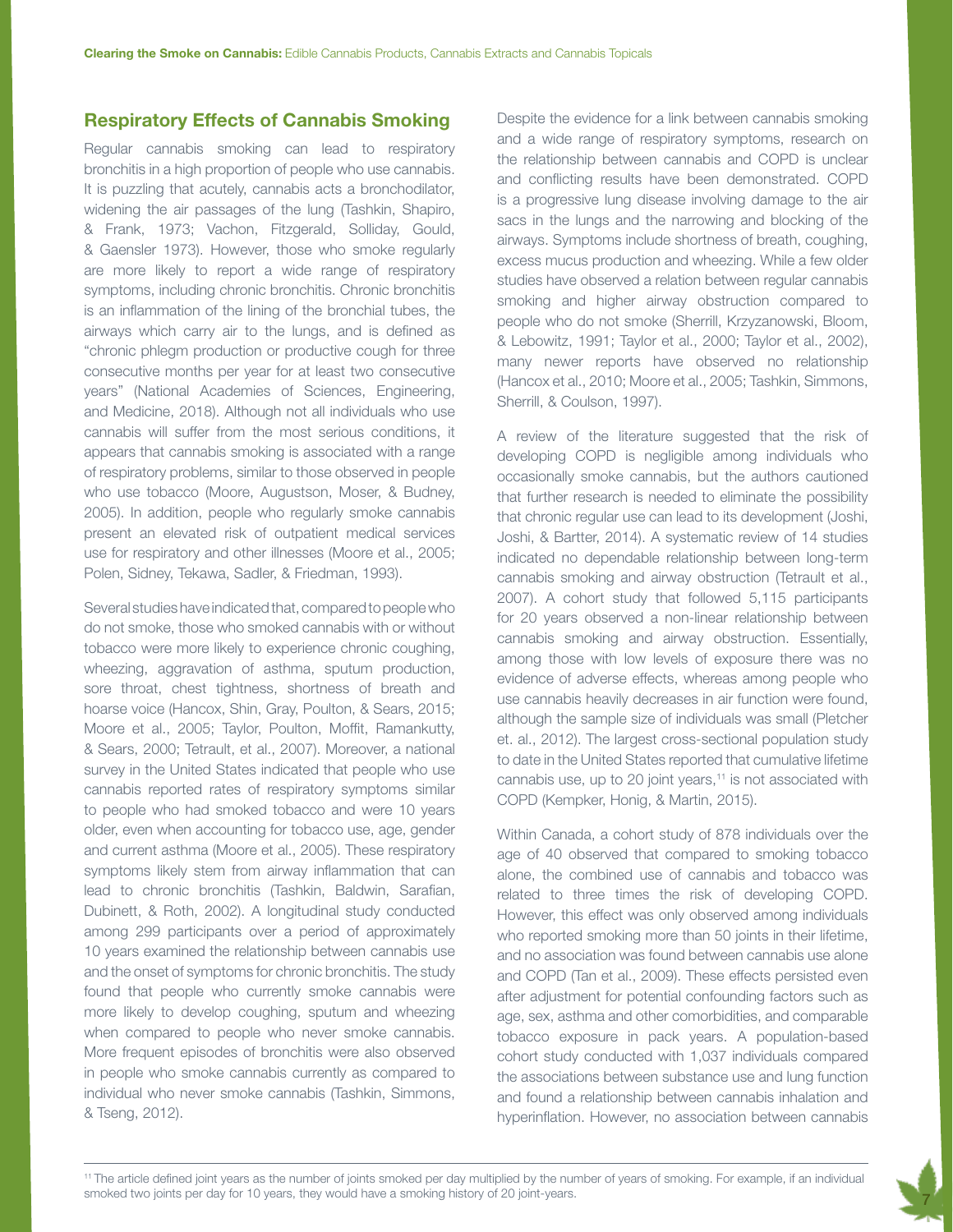use and air flow obstruction was observed (Hancox et al., 2010). Conversely, a population-based study conducted with 5,291 individuals showed that the risk of COPD was significantly increased among individuals aged 40 years and older who use cannabis regularly (Tan et al., 2019). However, these findings should be interpreted with caution as this study had several limitations, including the small number of people who used cannabis only. A crosssectional study conducted on 339 New Zealanders found that smoking cannabis was associated, depending on dose, with impairment of large airways function resulting in airway obstruction and hyperinflation. However, unlike tobacco smoking, cannabis smoking did not seem to be associated with macroscopic emphysema<sup>12</sup> (Aldington et al., 2007). Due to such conflicting findings, definitive conclusions about the relation between smoking cannabis and COPD cannot be determined based on the existing data.

The relations of other respiratory conditions to cannabis smoking have been examined to a lesser extent. For instance, Ribeiro and Ind reviewed 57 individual cases of bullous lung disease (2018). This disease, also referred to as bullous emphysema, usually presents together with pneumothorax<sup>13</sup> and is characterized by blisters on the lung that are filled with air from the deterioration of healthy airspace tissue. The majority of the cases described were people who use cannabis heavily. Among the 57 cases, most had predominantly upper lobe involvement often associated with peripheral emphysema. Despite the abnormalities observed, the overall lung function of these individuals was unaffected (Ribeiro & Ind, 2016; Ribeiro & Ind, 2018). Conversely, a case series of 10 patients who were regularly smoking cannabis found that they presented respiratory symptoms (including dyspnoea, pneumothorax and chest infection) associated with asymmetrical emphysematous bullous changes. However, the spirometry, chest radiographs and lung function were normal in most patients (Hii, Tam, Thompson, & Naughton, 2008). Given that these cases are anecdotal in nature, more studies and larger-scale research are required to clarify whether a clear link exists before establishing a definitive conclusion. Similarly, several cases of pneumothorax have been documented in relation to cannabis smoking (Goodyear, Laws, & Turner, 2004; Beshay, Kaiser, Niedhart, Reymond, & Schmid, 2007). These incidences of bullous lung disease and pneumothorax have been thought to arise from the deep inhalation and breath-holding techniques commonly used by people who smoke cannabis.

The research on cannabis smoking and respiratory conditions is too limited to provide estimates of the prevalence of these and other serious health threats. However, given the harms known to be associated with tobacco smoking and the existing evidence suggesting that people who smoke cannabis might demonstrate comparable respiratory symptoms with shorter smoking histories, there is valid concern that prolonged cannabis use could put people who smoke cannabis at potential risk of acquiring serious lung and airway diseases.

## *Cannabis and the Lung's Immune System Defence*

Smoking cannabis regularly can alter the lung's immune system defence. Indeed, the inhalation of THC from cannabis smoke can penetrate into the lungs and airways and cause airway inflammation, consequently increasing the risk of adverse pulmonary conditions (Sarafian et al., 2006). For instance, inflammation, injury and increase in mucoid secretions were observed in the central airways of people who smoke cannabis or tobacco or a combination of both as compared to people who do not smoke (Roth et al., 1998). Biopsies of the central airway mucosa obtained from these subjects showed histological abnormalities such as vascular hyperplasia, abnormal dilatation of blood vessels, accumulation of fluid in submucosa and mononuclear cell infiltrates. The authors speculated that the central airway inflammation observed in people who smoke cannabis was linked with cough and sputum, as well as with abnormal measures of both airway resistance and conductance identified in those subjects (Roth et al., 1998).

THC in human airways can induce cellular changes, especially to mitochondrial cells, which are responsible, in part, for the health of cells and their energy production (Sarafian et al., 2006). Airway inflammation and impairment in mitochondrial energetic functions induced by THC may promote inflammation and infection in the lungs that can in turn lead to severe respiratory illnesses. Data from outpatient medical clinics revealed that, over a two-year assessment period, people who only smoke cannabis used healthcare services for respiratory illnesses more often than people who do not smoke (Polen et al., 1993).

Other cells affected by THC are the alveolar macrophages, which are key defence cells against infections and other toxic damage in the lungs. An accumulation of alveolar macrophages was observed in the lungs of people who smoke cannabis at about twice the level as in people who

8

<sup>12</sup> Emphysema is a lung condition caused by the damage of alveoli resulting in abnormal presence of air or other gas within lung tissues. Emphysema and chronic bronchitis are two conditions that can lead to chronic obstructive pulmonary disease (COPD).

<sup>13</sup> Pneumothorax refers to air leaks that put pressure on the space between the lung and chest resulting in a collapsed lung.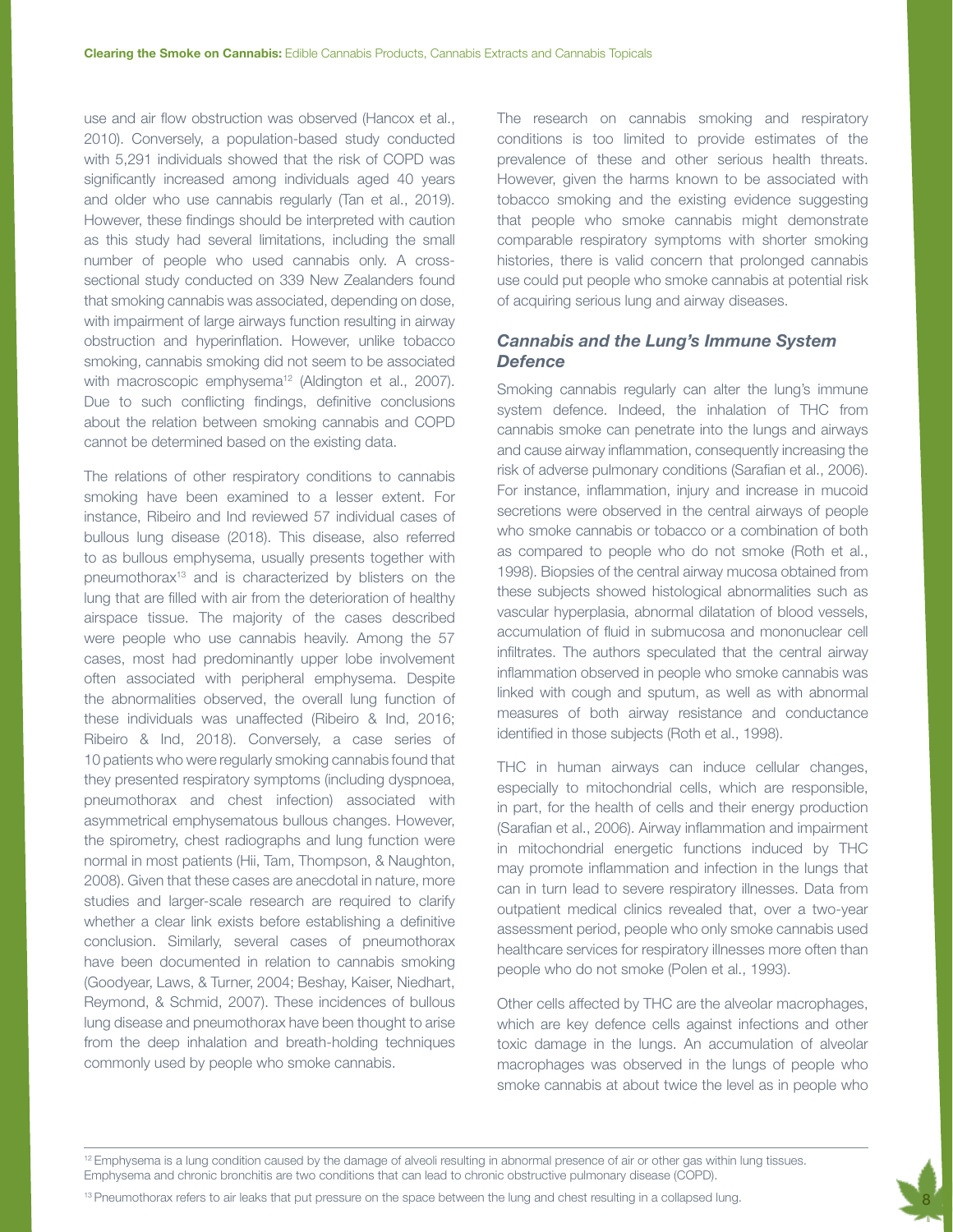do not smoke cannabis. This increased number of alveolar macrophages is believed to be an immune response to chronic lung inflammation induced by chronic exposure to lung irritants found in cannabis smoke (Barbers, Evans, Gong Jr, & Tashkin, 1991; Barbers, Gong Jr, Tashkin, Oishi, & Wallace, 1987). The alveolar macrophages found in the lungs of people who smoke cannabis also showed abnormal cytoplasmic inclusions, a feature that might interfere with the normal immune function of these cells (Fligiel, Venkat, Gong Jr, & Tashkin, 1988). Indeed, exvivo studies of alveolar macrophages from people who smoke cannabis showed impairments in their fungicidal, bactericidal and tumoricidal activities, functions that are not altered in alveolar macrophages from people who do not smoke cannabis (Baldwin et al., 1997; Sherman, Campbell, Gong Jr, Roth, & Tashkin, 1991). The THC present in the tar generated from cannabis smoke might be responsible for these alveolar macrophage dysfunctions (Baldwin et al., 1997). THC can also act as an immunosuppressive agent by inhibiting the ability of T-cells to protect the body from foreign pathogens (Shay et al., 2003; Tashkin & Roth, 2007). By its ability to inhibit both T-cells and alveolar macrophage activities, cannabis smoking might cause deficiencies in the immune system and increase susceptibility to opportunistic infections.

A weakened immune response in the lungs could predispose people who smoke cannabis to affliction by viral, bacterial or fungal pathogens that would pose little threat to a healthy immune system (Shay et al., 2003). In fact, fungal contamination has been highlighted as a potential risk of cannabis smoking. In this regard, several case reports of lung infections stemming from a species of fungus that is present on cannabis plants (*Aspergillus fumigatus*) have been observed (Gargani, Bishop, & Denning, 2011; Tashkin, 2005).

It is also believed that cannabis consumption may also worsen illnesses of vulnerable patients. For example, HIV can progress faster to AIDS in HIV-positive patients who smoke cannabis (Tindall et al., 1988). In another study conducted on HIV-positive people matched to HIV-negative controls, researchers evaluated the association between the use of injected drugs and the risk of bacterial pneumonia. They found that cannabis smoking was significantly associated with an increased risk of developing bacterial pneumonia (Caiaffa et al., 1994). However, a detailed analysis of the same cohort over a longer time period failed to find a significant association between HIV-positive or HIVnegative subjects, cannabis smoking and increased risk of pneumonia (Tashkin, Quint, & Detels, 2018). A significant

association between cannabis smoking and pneumonia has recently been reported in HIV positive patients who smoke cannabis, independent of tobacco smoking and other risk factors for lung disease (Lorenz, Uno, Wolinsky, & Gabuzda, 2019). The significant association between cannabis smoking and pneumonia was not found in the HIV-negative patients of the cohort (Lorenz et al., 2019). Overall, the link between cannabis use and negative effects on the immune system in individuals with HIV is still unclear, and more studies are needed to confirm whether cannabis use can worsen illnesses in patients infected with HIV.

There have not been many studies examining the effects of THC and other cannabinoids on the human immune system and more studies are needed to confirm the effects of THC on immune competencies in both healthy and compromised individuals (National Academies of Sciences, Engineering, and Medicine, 2017). However, there is a growing body of preclinical evidence that supports the hypothesis that THC can have the potential to harm immune functioning.

#### *Lung Cancer*

The Canadian Cancer Society estimated that 21,200 Canadians would die of lung cancer in 2020, which underscores the importance of examining the carcinogenic effects of smoking cannabis. As noted earlier, cannabis smoke contains many of the same carcinogens that exist in tobacco smoke, making the link between cannabis smoking and lung cancer worth exploring (Tashkin, 2005). There is consistent evidence to suggest that smoking cannabis is associated with premalignant cancerous changes in the lung (Hall & Degenhardt, 2014; Mehra et al., 2006). Despite this evidence, efforts to establish a relationship between cannabis smoking and lung cancer, while also accounting for tobacco smoking, have yielded weak if not non-existent relationships, especially among people who occasionally or moderately smoke cannabis (Tashkin, 2013; Mehra et al., 2006)

A population-based cohort study of 49,321 Swedish male conscripts followed for 40 years observed that lifetime cannabis smoking of at least 50 times at the initial assessment point (i.e., at age 18 to 20 years old) was related to twice the risk of developing lung cancer even when controlling for baseline tobacco use and other confounding factors. This study had several strengths, including a large sample size and long follow-up period. However, the study relied only on the initial assessment of cannabis and tobacco smoking and so it cannot account for these behaviours across the 40-year follow-up. This gap is particularly problematic as 91% of people who smoke cannabis in this

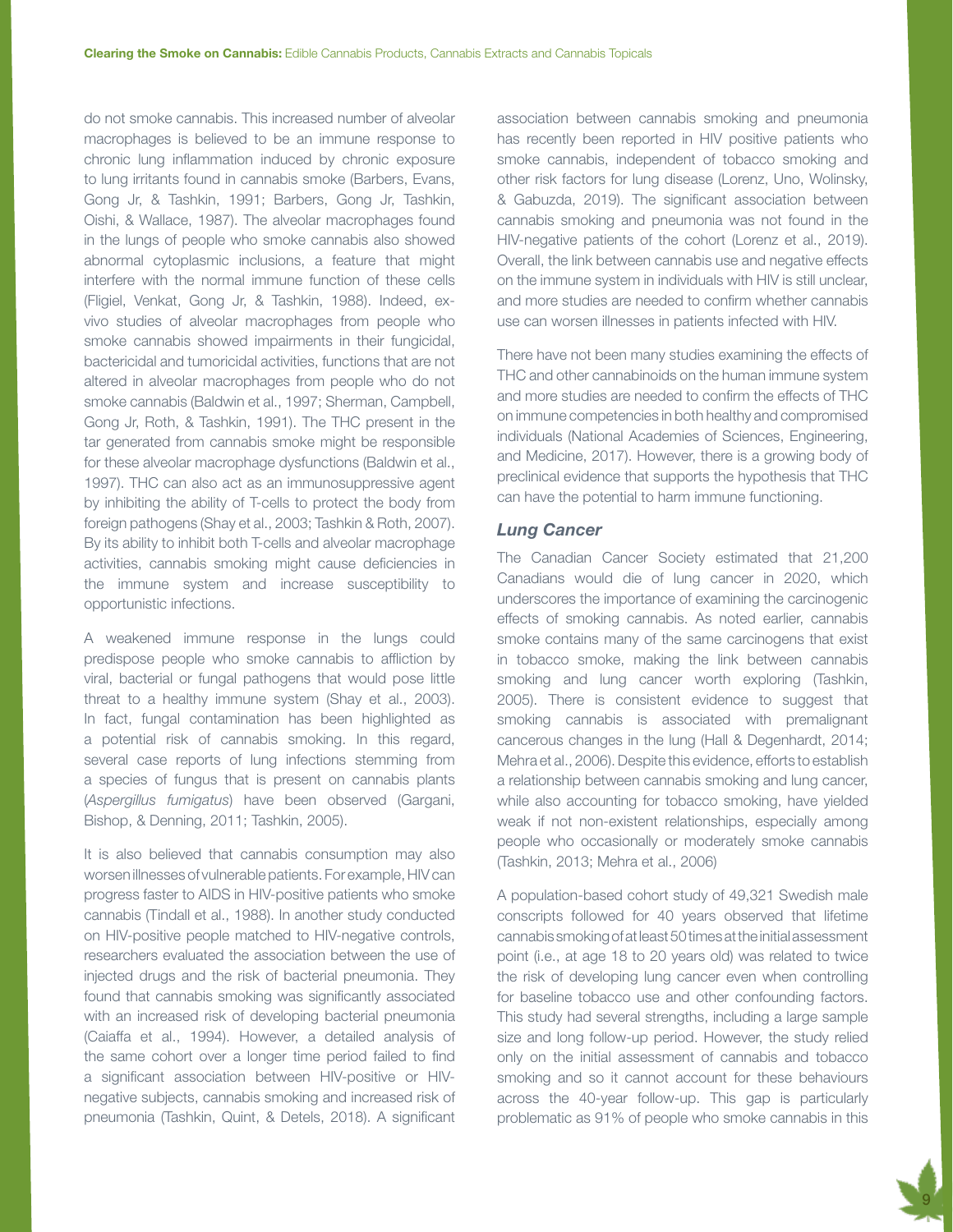study concurrently smoked tobacco (Callaghan, Allebeck, & Sidorchuk, 2014). Another study that pooled together three samples of male individuals who smoke cannabis in North Africa reported that the odds of developing lung cancer were over twofold greater among individuals who had ever smoked cannabis, although cannabis is usually smoked mixed with tobacco or kief<sup>14</sup> in this region and the effect of tobacco could not be disentangled from any effect of cannabis (Berthiller et al., 2008). A study of lung cancer patients in New Zealand observed an 8% higher risk of lung cancer for every year an individual smoked one joint per day, although once tobacco smoking was accounted for this relationship was only present for those who had more than 10 joint years (Aldington et al., 2008). Conversely, a systematic review of 19 studies spanning from 1996 to 2006 reported no significant relationship between cannabis smoking and lung cancer when controlling for tobacco use (Mehra et al., 2006). A retrospective study of health records across eight years from over 64,855 patients in California found no significant relationship between cannabis smoking and lung cancer when accounting for tobacco. However, the subjects were quite young at the time of the study (between 15 and 49 years old), as well as after the nine-year-follow-up study (Sidney, Quesenberry, Friedman, & Tekawa, 1997). Further, a case control study of 1,212 lung and upper aerodigestive tract cancers compared to 1,040 cancer-free cases did not find a significant relationship between cannabis smoking and cancer once age, gender, ethnicity, education, alcohol and tobacco use were accounted for (Hashibe et al., 2006). The International Lung Cancer Consortium conducted a pooled analysis of 2,159 lung cancer cases and compared them to 2,985 controls. This research group observed little to no significant relation between smoking cannabis and lung cancer, although there was a weak increasing trend among people who regularly and heavily smoke cannabis and lung cancer; however, this group was quite small (Zhang et al., 2015). Finally, a recent systematic review and meta-analysis assessing regular use of cannabis and the risk for developing different types of cancers, including lung, head, neck and urogenital cancer, concluded that despite a potential low risk for development of testicular germ cell tumors, the evidence regarding other types of cancers associated with regular use of cannabis was insufficient (Ghasemiesfe, Barrow, Leonard, Keyhani, & Korenstein, 2019).

Some evidence against an association between cannabis and lung cancer also exists. Cell culture systems and animal model studies show that THC and other cannabinoids directly infused into the tumours might inhibit their growth by regulating certain cell processes, leading to growth arrest and cell death, as well as by inhibiting tumour growth (for reviews, see Bifulco, Laezza, Pisanti, & Gazzerro, 2006; Hall, Christie, & Currow, 2005; Velasco, Sánchez, & Guzmán, 2012). It is important to keep in mind, however, that these inhibitory effects have been demonstrated using THC and other cannabinoids, not cannabis smoke, in preclinical and preliminary clinical testing. The findings do not necessarily imply that exposure to cannabis smoke can prevent cancer occurrence in humans (Velasco et al., 2012). Moreover, the concentrations required to reach such effects are much greater (e.g., 10 times) than the peak blood concentration that would arise from an individual smoking a high dose of cannabis (Sarfaraz, Afaq, Adhami, & Mukhtar, 2005).

Overall, the evidence regarding an association between cannabis smoking and lung cancer is unclear and suggests that smoking cannabis does not seem to increase the risk for developing lung cancer. However, more epidemiologic long-term studies are needed to draw a definitive conclusion.

## Cannabis Vaping

Vaping is the use of an electronic device (e-cigarette, vape, vape-pen, etc.) with a heating element that, when activated, vaporizes a liquid so that the person who vapes can inhale the vapour. The liquid, made for this purpose and commonly called an "e-liquid," contains solvents, additives, water, flavourings and diverse active ingredients, usually liquid nicotine or cannabinoids, such as THC and cannabidiol, suspended in oils. The vapours of an e-liquid with THC when inhaled produce psychoactive effects. While nicotine and cannabinoids are the most common psychoactive drugs consumed through vaping (Jones, Hill, Pardini, & Meier, 2016; Tucker et al., 2019), recent evidence shows that e-cigarettes can also be used as a way to deliver other non-medical psychotropic substances, such as methamphetamine and heroin (Breitbarth, Morgan, & Jones, 2018; Krakowiak, Poklis, & Peace, 2019).

Earlier studies have suggested that vaping is less harmful to the lungs and respiratory system than cigarette smoking (National Academies of Sciences, Engineering, and Medicine, 2018). Consequently, vaping has emerged as a popular trend for consuming cannabinoids and nicotine, with 29% of cannabis-using individuals (aged 15 years and older) in Canada indicating that vaping is their preferred method for consuming cannabis (Statistics Canada, 2017). While it is believed by consumers that vaping is a healthier alternative to conventional joints, it has recently been demonstrated that this method of cannabis use was linked with severe lung and pulmonary illnesses (Centers for Disease Control and Prevention [CDC], 2019;

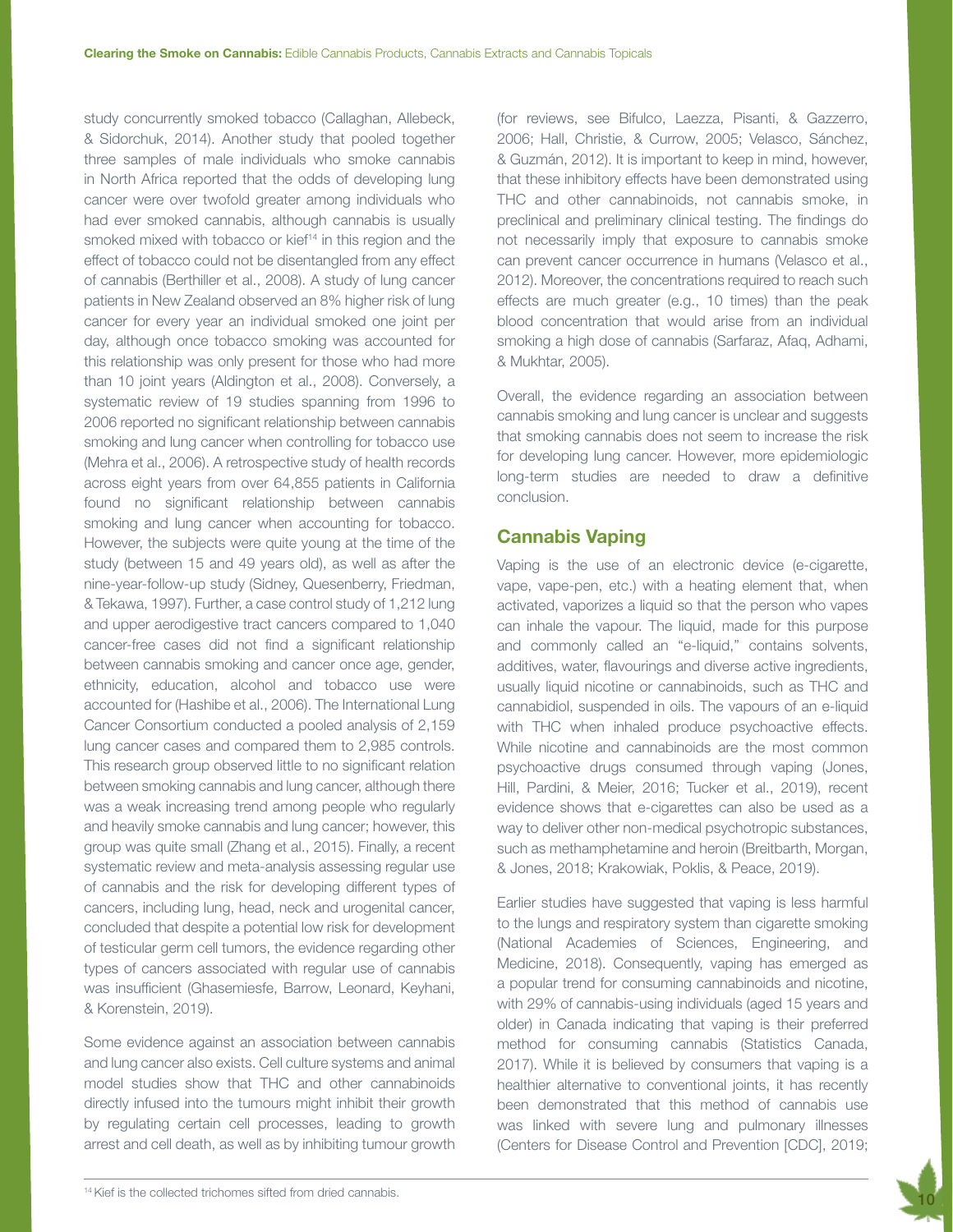Health Canada, 2019). The reported symptoms included respiratory dysfunctions (shortness of breath, cough and pleuritic chest pain) and gastrointestinal disorders (diarrhea, nausea and vomiting). A high percentage of patients also showed leukocytosis (high white blood cell count), indicating a strong inflammatory response by the immune system (Layden et al., 2019).

Although no substance or product has yet been clearly identified as the cause for the lung illnesses, it is believed that chemical exposure might play a key role. For example, vitamin E acetate is a compound often used to thicken cannabinoid-infused oils sold in the illicit market and represents a key chemical of concern. Indeed, CDC laboratory analyses found vitamin E acetate in 48 of the 51 fluid samples obtained from the lungs of patients suffering from lung illnesses associated with vaping. Vitamin E acetate is a form of vitamin E usually found in skin care products or dietary supplements. When applied topically or taken orally over a short-term period, vitamin E acetate is harmless. However, the effects of inhaling high doses of vitamin E are currently unknown and while more studies are needed, the CDC and the U.S. Food and Drug Administration have warned that when inhaled vitamin E may alter lung health and provoke severe lung injuries. Indeed, the pyrolysis of vitamin E acetate can produce toxic ketene gas, as well as carcinogen alkenes and benzene, chemicals known for their negative long-term medical effects (Wu & O'Shea, 2020). Other potential toxicants in e-liquids such as flavouring substances, toxic solvents and even pesticides are being investigated.

Vaping cannabis products purchased from legal and regulated retailers and producers in Canada are strictly regulated and assessed for quality and the presence of contaminants. However, although cannabinoid e-liquids in newly legalized products are strictly tested and regulated, concerns about the health effects of vaping cannabis remain. Due to the lack of epidemiological studies and large clinical trials, the short- and long-term health effects of vaping are not known and more studies are required to determine their health impacts.

## Quitting Cannabis Smoking

The respiratory health benefits of quitting tobacco cigarette smoking are well known (Anthonisen, Connett, & Murray, 2002; Anthonisen et al., 2005; Doll, Peto, Boreham, & Sutherland, 2004). There are, however, only two studies showing the respiratory effects of quitting cannabis, although they have demonstrated promising findings. In the 10-year longitudinal study conducted by Tashkin et al. (2012), quitting smoking cannabis reduced the likelihood of having chronic bronchitis compared to that of people

who had never smoked. A larger longitudinal study that comprised 1,037 participants followed up at ages 26, 32 and 38 revealed that symptoms of coughing and sputum production were improved among individuals who stopped cannabis smoking regularly (52 or more times in the past year). Among participants who continued smoking, symptoms were maintained or got worse (Hancox et al., 2015). This study also observed that by the age of 38 years, morning cough and wheezing among people who regularly smoke cannabis was persistent even after reducing or quitting cannabis, suggesting that earlier cessation might be most beneficial for improving respiratory symptoms.

## Conclusions and Implications

Research indicates that smoking cannabis can harm the lungs, airways, arteries and heart. These harms are evident in the commonly reported symptoms of people who smoke cannabis. Although the evidence is unclear as to whether cannabis smoking is linked with lung cancer, the fact that cannabis smoke contains many of the carcinogens found in tobacco smoke necessitates further research on this topic. Exposure to the lungs to THC is of concern, as it might compromise the immune system defences of the lungs specifically the ability to defend against foreign pathogens. The cardiovascular effects of cannabis smoking are also a matter for concern. Cannabis can potentially be a trigger for stroke, acute myocardial infarction or arteritis, especially in people suffering from cardiovascular diseases who smoke cannabis heavily.

The dissemination of information on respiratory harms and indeed all potential harms — linked with cannabis use is intended to convey a clear message that it is not harmless and is associated with a risk of personal harm. The potential for harm to the lungs, airways and immune systems of people who smoke or vape cannabis should be of concern to anyone who inhales cannabis, and to healthcare professionals and policy makers. Effective, evidence-informed initiatives should be implemented to promote knowledge of the respiratory and cardiovascular risks and harms of cannabis smoking, as well as the health benefits of cessation. The public health experience with tobacco smoking prevention, reduction and cessation provides a valuable source of evidence to inform these initiatives. The fact that some of the cardiovascular and respiratory effects of cannabis smoking are similar to tobacco smoking (Ribeiro and Inds, 2016) illustrates the need to achieve similar levels of success with public health campaigns around cannabis use.

The findings from this review have important implications for those who use fresh, dried and oil forms of cannabis for medical purposes. For example, there is concern about the

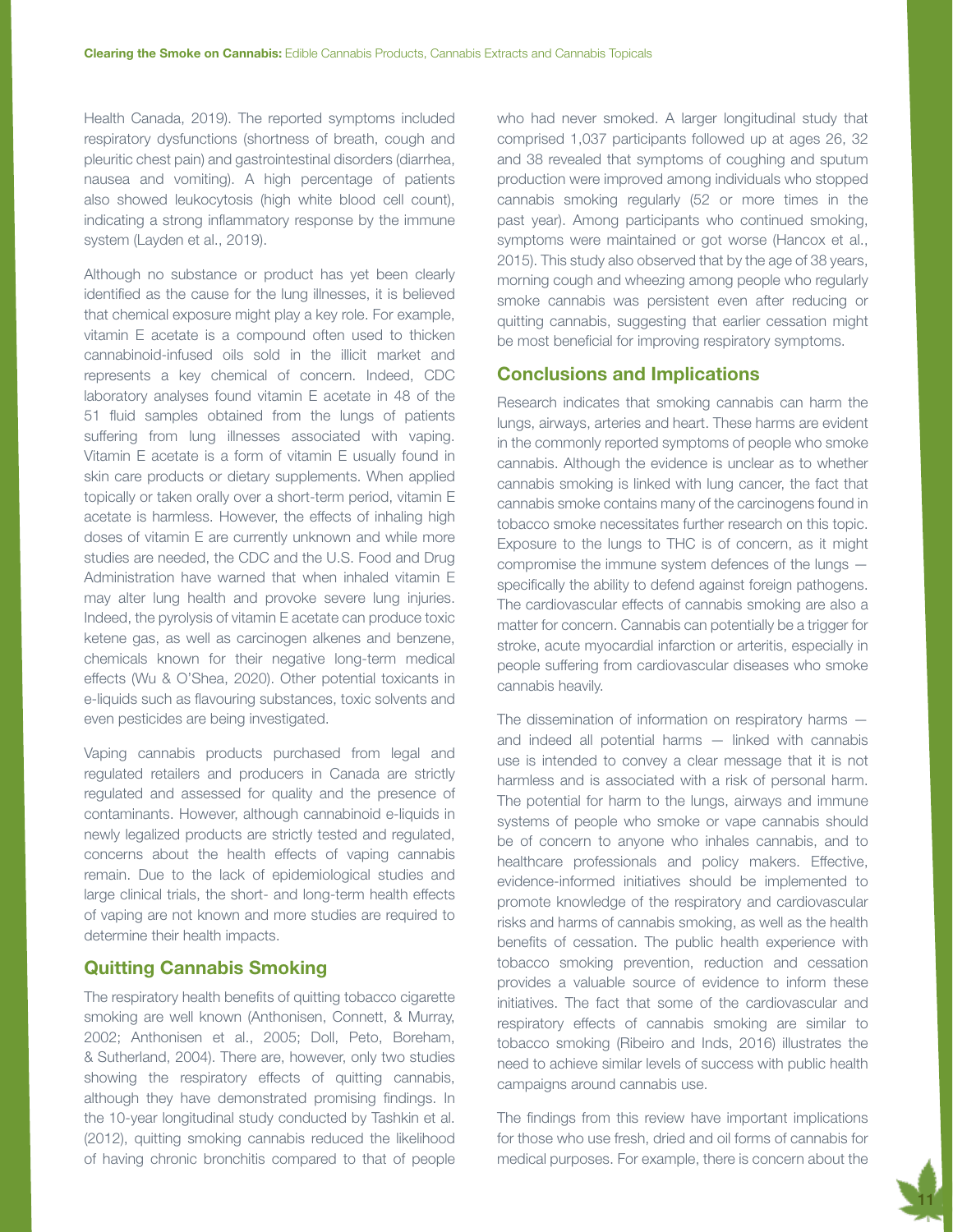risk of contaminants, as there can be severe lung harms from smoking contaminated dried cannabis by individuals with compromised immune systems (Thompson et al., 2017; Raber, Elzinga, & Kaplan, 2015). Fortunately, cannabis is regulated for quality in Canada, but there have still been some instances of recalls due to contaminants. This report suggests that cannabis smoking can induce cardiovascular and respiratory symptoms and it is advisable for individuals who have pre-existing cardiovascular or respiratory issues to use alternative medicines, formats or methods of delivery. Indeed, in their preliminary guidance document, the College of Family Physicians of Canada recommends that dried cannabis is not appropriate for individuals who have respiratory disease (2014).

While the effects described in this report pertain to inhaling cannabis smoke, there is emerging evidence that ingesting edible cannabis products can induce similar negative effects on the cardiovascular system. For instance, an observational study comparing adult emergency department visits in Colorado related to edible and inhaled cannabis exposure showed that there were more hospital visits due to cardiovascular symptoms in patients who used edible cannabis products rather than inhaled cannabis products. The severe adverse cardiovascular events reported included myocardial infarction and ventricular dysrhythmia (Monte et al., 2019).. While in this study the cannabis doses ingested could not be verified, authors suggested that ingested doses may have been larger than inhaled doses. In addition, some rare cases of cannabis-associated hemorrhagic stroke have also been reported after the ingestion of a large amount of edible cannabis and without any other identified risk factors (Atchaneeyasakul, Torres, & Malik, 2017). These findings should be considered carefully because of the recent legalization of new edible cannabis products and cannabis extracts in Canada. For a more comprehensive account of edible cannabis products, cannabis extracts and cannabis topicals, see Gabrys, 2020.

Further research is also required to examine the longterm safety of cannabis vaping techniques. This research is important as individuals might perceive vaping as a safer alternative despite a lack of research evidence to support this view. Although mostly associated with vaping unregulated cannabis, the recent outbreak of severe lung illnesses remains a concern for public health and reaffirms that more studies are needed to determine the safety of vaping as a method of cannabis use.

Most of the studies in the current review examined selfreported cannabis use, so there remains a gap in our understanding of the different effects on respiratory function according to the type, form and method of use

of cannabis. Cannabis is not a single uniform product and the safety of one cannabis product does not guarantee the safety of another. Indeed, the respiratory effects of other cannabis formulations that are used non-medically, such as "dabs" and "shatter," are unknown. These products are highly concentrated and produced by extracting THC and other cannabinoids using a solvent (e.g., butane or carbon dioxide). Dabbing is becoming a more common method of inhaling cannabis concentrates, particularly among youth (Stogner & Miller, 2015). A case series conducted in the United States demonstrated that dabbing is associated with significant adverse health effects, including psychosis, neurotoxicity and cardiotoxicity (Alzghari, Fung, Rickner, Chacko, & Fleming, 2017). Although further research is needed, because of their high THC levels, the use of concentrates is associated with a higher risk of overintoxication than that associated with dried cannabis use (Allen et al., 2017). For a more comprehensive account of the different cannabis product types and methods of delivery, see Gabrys, 2020.

There have also been reports that THC concentrations have been increasing. For example, a recent study of the Washington state legal cannabis market found that cannabis concentrates are now averaging 70% to 80% THC (Davenport, 2019). Determining whether higher levels of THC result in different effects on the respiratory system remains a key area for exploration.

As most individuals initiate cannabis use during adolescence, determining the effects of cannabis smoke on the developing lung is essential. The lung is still undergoing substantial development during adolescence and long- term functional impairments from air pollutant exposure during this time have been demonstrated (Gauderman et al., 2004). Findings such as these raise the question as to what impact cannabis smoke might have during this critical period. Research is also needed to determine whether there are any cardiovascular or respiratory effects due to second-hand cannabis smoke exposure.

Older adults who smoke or ingest cannabis are another population with cardiovascular and respiratory health concerns. Indeed, according to the recent data from the national cannabis survey, cannabis consumption among older adults (ages 65 years and older) has been rising (Statistic Canada 2019). Indeed, more than 400,000 older adults in Canada have used cannabis in the past three months, a dramatic increase from the 40,000 older adults who reported using cannabis in 2012. Since the older population is at greater risk for stroke, and respiratory and cardiovascular complications, cannabis use could be a trigger for accelerating these conditions.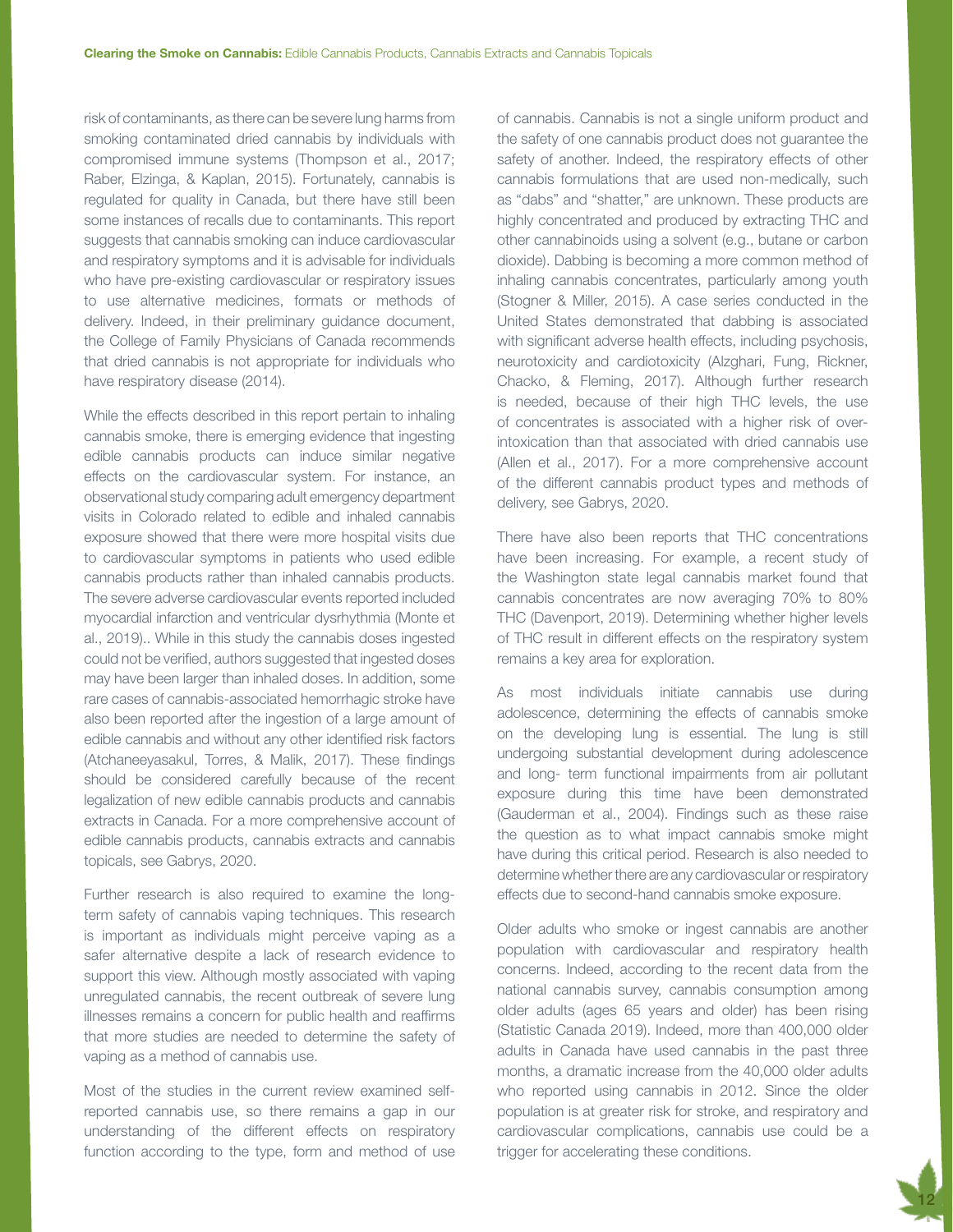Regular cannabis smoking among youth, and young and older adults has the potential to increase the burden on healthcare systems. The negative effects of cannabis smoking are compounded when a person who smokes cannabis also regularly smokes tobacco (Ribeiro & Ind, 2016). More research is needed to better understand the impact of long-term regular use of cannabis on respiratory

#### **References**

- Aldington, S., Williams, M., Nowitz, M., Weatherall, M., Pritchard, A., McNaughton, A., & Beasley, R. (2007). Effects of cannabis on pulmonary structure, function and symptoms. *Thorax, 62*(12), 1058–1063.
- Aldington, S., Harwood, M., Cox, B., Weatherall, M., Beckert, L., Hansell, A., ... Beasley, R. (2008). Cannabis use and risk of lung cancer: A case-control study. *European Respiratory Journal*, *31*(2), 280–286.
- Allen, J.A., Davis, K.C., Duke, J.C., Nonnemaker, J.M., Bradfield, B.R., & Farrelly, M.C. (2017). New product trial, use of edibles, and unexpected highs among marijuana and hashish users in Colorado. *Drug and Alcohol Dependence, 176*, 44–47.
- Alzghari, S.K., Fung, V., Rickner, S.S., Chacko, L., & Fleming, S.W. (2017). To dab or not to dab: Rising concerns regarding the toxicity of cannabis concentrates. *Cureus, 9*(9), e1676.
- Anthonisen, N.R., Connett, J.E., & Murray, R.P. (2002). Smoking and lung function of Lung Health Study participants after 11 years. *American Journal of Respiratory and Critical Care Medicine, 166*(5), 675–679.
- Anthonisen, N.R., Skeans, M.A., Wise, R.A., Manfreda, J., Kanner, R.E., & Connett, J.E. (2005). The effects of a smoking cessation intervention on 14.5-year mortality: A randomized clinical trial. *Annals of Internal Medicine, 142*(4), 233–239.
- Aronow, W.S., & Cassidy, J. (1974). Effect of marihuana and placebo-marihuana smoking on angina pectoris. *New England Journal of Medicine, 291*(2), 65–67.
- Aronow, W.S., & Cassidy, J. (1975). Effect of smoking marihuana and of a high‐nicotine cigarette on angina pectoris. *Clinical Pharmacology and Therapeutics, 17*(5), 549–554.
- Arora, S., Goyal, H., Aggarwal, P., & Kukar, A. (2012). ST-segment elevation myocardial infarction in a 37-year-old man with normal coronaries — It is not always cocaine! *American Journal of Emergency Medicine, 30*(9), 2091.e3–2091.e5.
- Atchaneeyasakul, K., Torres, L.F., & Malik, A.M. (2017). Large amount of cannabis ingestion resulting in spontaneous intracerebral hemorrhage: A case report. *Journal of Stroke and Cerebrovascular Diseases, 26*(7), e138–e139.
- Bachs, L., & Mørland, H. (2001). Acute cardiovascular fatalities following cannabis use. *Forensic Science International, 124*(2-3), 200–203.

and cardiovascular systems. Healthcare professionals must inform people who smoke cannabis, whether potential, confirmed or suspected, and whether for nonmedical or medical purposes, of the potential harms associated with smoking cannabis, and develop strategies to promote further awareness and general cardiovascular and respiratory health.

Baldwin, G.C., Tashkin, D.P., Buckley, D.M., Park, A.N., Dubinett, S.M., & Roth, M.D. (1997). Marijuana and cocaine impair alveolar macrophage function and cytokine production. *American Journal of Respiratory and Critical Care Medicine, 156*(5), 1606–1613.

- Barbers, R.G., Evans, M.J., Gong Jr, H., & Tashkin, D.P. (1991). Enhanced alveolar monocytic phagocyte(macrophage) proliferation in tobacco and marijuana smokers. *American Journal of Respiratory and Critical Care Medicine, 143*(5), 1092–1095.
- Barbers, R.G., Gong Jr, H., Tashkin, D.P., Oishi, J., & Wallace, J.M. (1987). Differential examination of bronchoalveolar lavage cells in tobacco cigarette and marijuana smokers. *American Review of Respiratory Disease, 135*(6), 1271–1275.
- Benowitz, N.L., & Jones, R.T. (1975). Cardiovascular effects of prolonged delta‐9‐tetrahydrocannabinol ingestion. *Clinical Pharmacology and Therapeutics, 18*(3), 287–297.
- Benowitz, N.L., & Jones, R.T. (1981). Cardiovascular and metabolic considerations in prolonged cannabinoid administration in man. *Journal of Clinical Pharmacology, 21*(S1), 214S–223S.
- Benson, M.K., & Bentley, A.M. (1995). Lung disease induced by drug addiction. *Thorax*, *50*(11), 1125–1127.
- Berthiller, J., Straif, K., Boniol, M., Voirin, N., Benhaïm-Luzon, V., Ayoub, W.B., ... Sasco, A.J. (2008). Cannabis smoking and risk of lung cancer in men: A pooled analysis of three studies in Maghreb. *Journal of Thoracic Oncology*, *3*(12), 1398–1403.
- Beshay, M., Kaiser, H., Niedhart, D., Reymond, M.A., & Schmid, R.A. (2007). Emphysema and secondary pneumothorax in young adults smoking cannabis. *European Journal of Cardio-Thoracic Surgery*, *32*(6), 834–838.
- Bifulco, M., Laezza, C., Pisanti, S., & Gazzerro, P. (2006). Cannabinoids and cancer: Pros and cons of an antitumour strategy. *British Journal of Pharmacology*, *148*(2), 123–135.
- Breitbarth, A.K., Morgan, J., & Jones, A.L. (2018). E-cigarettes — An unintended illicit drug delivery system. *Drug and Alcohol Dependence*, *192*, 98–111.
- Brook, R.D., Rajagopalan, S., Pope III, C.A., Brook, J.R., Bhatnagar, A., Diez-Roux, A.V., ... Mittleman, M.A. (2010). Particulate matter air pollution and cardiovascular disease: An update to the scientific statement from the American Heart Association. *Circulation, 121*(21), 2331–2378.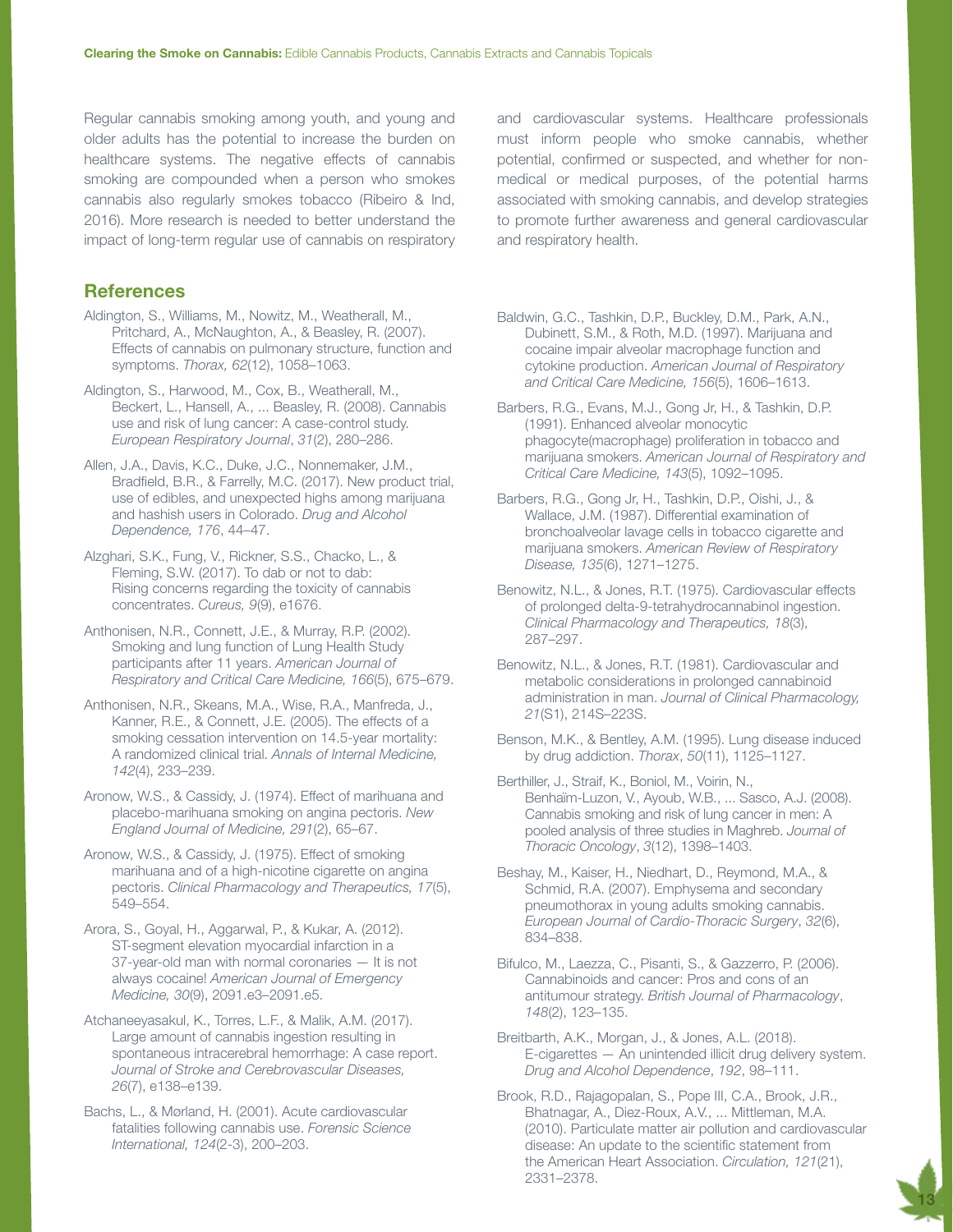Burnett, R., Krewski, D., Jgrrett, M., Shi, Y., & Calle, E. (2009). Cardiovascular mortality and exposure to airborne fine particulate matter and cigarette smoke: Shape of the exposure-response relationship. *Circulation, 120*(11), 941–948.

Caiaffa, W.T., Vlahov, D., Graham, N., Astemborski, J., Solomon, L., Nelson, K.E., & Munoz, A. (1994). Drug smoking, pneumocystis carinii pneumonia, and immunosuppression increase risk of bacterial pneumonia in human immunodeficiency virus-seropositive injection drug users. *American Journal of Respiratory and Critical Care Medicine, 150*(6), 1493–1498.

Callaghan, R., Allebeck, P., & Sidorchuk, A. (2013). Marijuana use and risk of lung cancer: A 40-year cohort study. *Cancer Causes and Control*, *24*(10), 1811–1820.

Cascini, F., Aiello, C., & Di Tanna, G. (2012). Increasing delta-9-tetrahydrocannabinol (Δ-9-THC) content in herbal cannabis over time: Systematic review and metaanalysis. *Current Drug Abuse Reviews, 5*(1), 32–40.

Casier, I., Vanduynhoven, P., Haine, S., Vrints, C., & Jorens, P.G. (2014). Is recent cannabis use associated with acute coronary syndromes? An illustrative case series. *Acta Cardioliga, 69*(2), 131–136.

Celermajer, D.S., Sorensen, K.E., Gooch, V., Spiegelhalter, D., Miller, O., Sullivan, I., & Deanfield, J. (1992). Non-invasive detection of endothelial dysfunction in children and adults at risk of atherosclerosis. *The Lancet, 340*(8828), 1111–1115.

Centers for Disease Control and Prevention. (2020). Outbreak of lung injury associated with e-cigarette use, or vaping. Retrieved from [https://www.cdc.gov/tobacco/basic\\_](https://www.cdc.gov/tobacco/basic_information/e-cigarettes/severe-lung-disease.html) [information/e-cigarettes/severe-lung-disease.html](https://www.cdc.gov/tobacco/basic_information/e-cigarettes/severe-lung-disease.html) .

College of Family Physicians of Canada. (2014). *Authorizing dried cannabis for chronic pain or anxiety: Preliminary guidance*. Mississauga, Ont.: Author.

Dahdouh, Z., Roule, V., Lognoné, T., Sabatier, R., & Grollier, G. (2012). Cannabis and coronary thrombosis: What is the role of platelets? *Platelets, 23*(3), 243–245.

Davenport, S. (2019). Price and product variation in Washington's recreational cannabis market. *International Journal of Drug Policy*, 102547.

Desai, R., Patel, U., Sharma, S., Amin, P., Bhuva, R., Patel, M.S., & Savani, S. (2017). Recreational marijuana use and acute myocardial infarction: Insights from nationwide inpatient sample in the United States. *Cureus, 9*(11), e1816.

Dines, A.M., Wood, D.M., Galicia, M., Yates, C.M., Heyerdahl, F., Hovda, K.E., ... Dargan, P.I. (2015). Presentations to the emergency department following cannabis use — A multi-centre case series from ten European countries. *Journal of Medical Toxicology, 11*(4), 415–421.

Doll, R., Peto, R., Boreham, J., & Sutherland, I. (2004). Mortality in relation to smoking: 50 years' observations on male British doctors. *BMJ, 328*, 1519.

Drummer, O.H., Gerostamoulos, D., & Woodford, N.W. (2019). Cannabis as a cause of death: A review. *Forensic Science International*. *298*, 298–306.

Ducasse, E., Chevalier, J., Dasnoy, D., Speziale, F., Fiorani, P., & Puppinck, P. (2004). Popliteal artery entrapment associated with cannabis arteritis. *European Journal of Vascular and Endovascular Surgery, 27*(3), 327–332.

Duchene, C., Olindo, S., Chausson, N., Jeannin, S., Cohen-Tenoudji, P., & Smadja, D. (2010). Cannabisinduced cerebral and myocardial infarction in a young woman. *Revue Neurologique, 166*(4), 438–442.

Ducros, A., Boukobza, M., Porcher, R., Sarov, M., Valade, D., & Bousser, M.-G. (2007). The clinical and radiological spectrum of reversible cerebral vasoconstriction syndrome. A prospective series of 67 patients. *Brain, 130*(12), 3091–3101.

El Omri, N., Eljaoudi, R., Mekouar, F., Jira, M., Sekkach, Y., Amezyane, T., & Ghafir, D. (2017). Cannabis arteritis. *Pan African Medical Journal, 26*(53), 11694.

Exley, C., Begum, A., Woolley, M.P., & Bloor, R.N. (2006). Aluminum in tobacco and cannabis and smokingrelated disease. *American Journal of Medicine*, *119*(3), 276.e9–276.e11.

Fant, R.V., Heishman, S.J., Bunker, E.B., & Pickworth, W.B. (1998). Acute and residual effects of marijuana in humans. *Pharmacology Biochemistry and Behavior, 60*(4), 777–784.

Flammer, A.J., Anderson, T., Celermajer, D.S., Creager, M.A., Deanfield, J., Ganz, P., & Taddei, S. (2012). The assessment of endothelial function: from research into clinical practice. *Circulation, 126*(6), 753–767.

Fligiel, S.E., Venkat, H., Gong Jr, H., & Tashkin, D.P. (1988). Bronchial pathology in chronic marijuana smokers: A light and electron microscopic study. *Journal of Psychoactive Drugs, 20*(1), 33–42.

[Frost, L.](https://www.ncbi.nlm.nih.gov/pubmed/?term=Frost%20L%5BAuthor%5D&cauthor=true&cauthor_uid=23351819), [Mostofsky, E.](https://www.ncbi.nlm.nih.gov/pubmed/?term=Mostofsky%20E%5BAuthor%5D&cauthor=true&cauthor_uid=23351819), [Rosenbloom, J.I](https://www.ncbi.nlm.nih.gov/pubmed/?term=Rosenbloom%20JI%5BAuthor%5D&cauthor=true&cauthor_uid=23351819)., [Mukamal, K.J](https://www.ncbi.nlm.nih.gov/pubmed/?term=Mukamal%20KJ%5BAuthor%5D&cauthor=true&cauthor_uid=23351819)., & [Mittleman, M.A](https://www.ncbi.nlm.nih.gov/pubmed/?term=Mittleman%20MA%5BAuthor%5D&cauthor=true&cauthor_uid=23351819). (2013). Marijuana use and long-term mortality among survivors of acute myocardial infarction. *American Heart Journal*, *165*(2):170–175.

Gabrys, R. (2020). *Clearing the smoke on cannabis: Edible cannabis products, cannabis extracts and cannabis topicals*. Ottawa, Ont.: Canadian Centre on Substance Use and Addiction.

Gabrys, R., & Porath, A.J. (2019). *Clearing the smoke on cannabis: Regular use and cognitive functioning*. Ottawa, Ont.: Canadian Centre on Substance Use and Addiction.

Galiègue, S., Mary, S., Marchand, J., Dussossoy, D., Carrière, D., Carayon, P., & Casellas, P. (1995). Expression of central and peripheral cannabinoid receptors in human immune tissues and leukocyte subpopulations. *European Journal of Biochemistry, 232*(1), 54–61.

Gargani, Y., Bishop, P., & Denning, D.W. (2011). Too many mouldy joints — Marijuana and chronic pulmonary aspergillosis. *Mediterranean Journal of Hematology and Infectious Diseases*, *3*(1), e2011005.

Gauderman, W.J., Avol, E., Gilliland, F., Vora, H., Thomas, D., Berhane, K., ... Peters, J. (2004). The effect of air pollution on lung development from 10 to 18 years of age. *New England Journal of Medicine*, *351*(11), 1057–1067.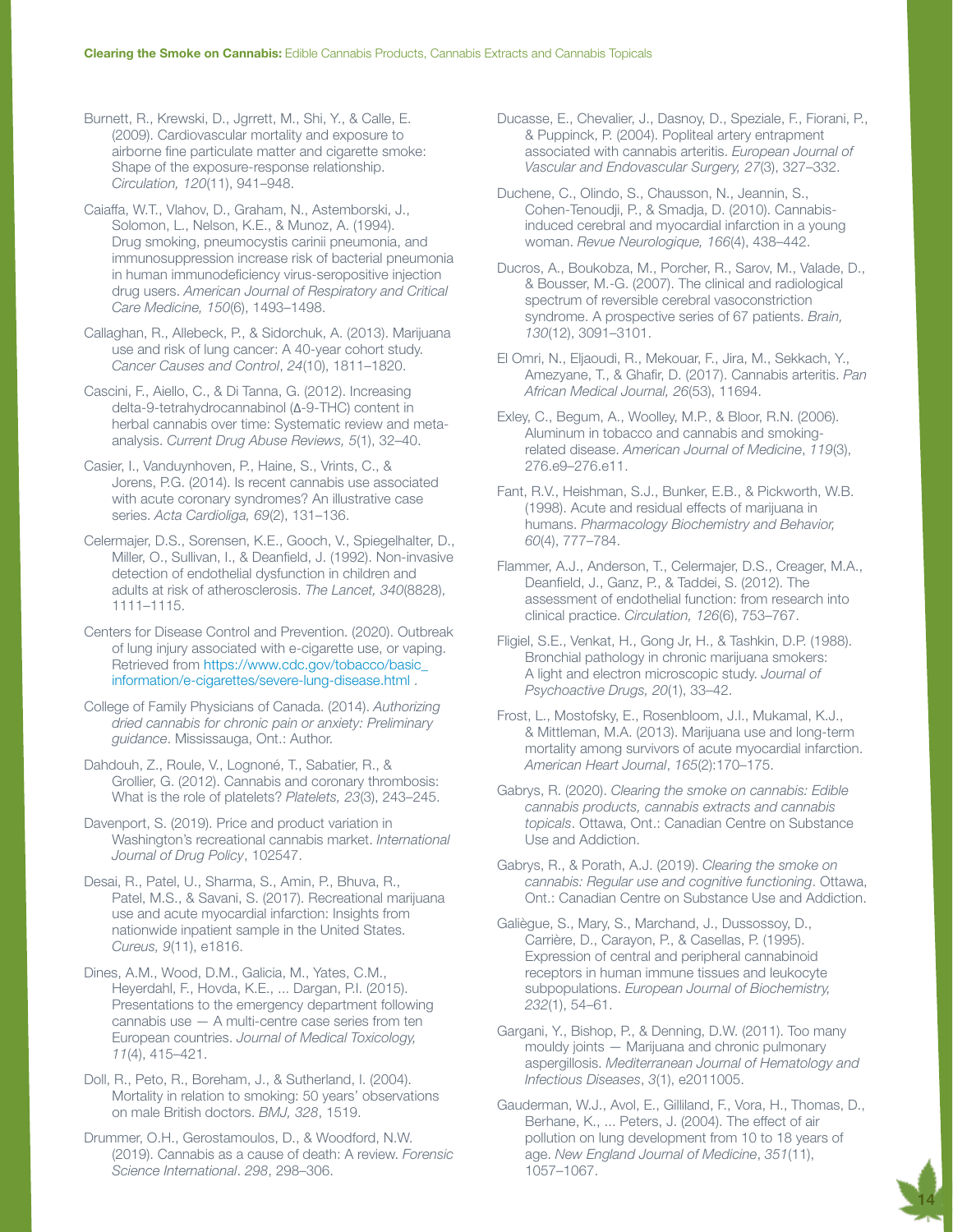Gaziano, J.M. (2008). Marijuana use among those at risk for cardiovascular events. *American Heart Journal, 155*(3), 395–396.

Ghasemiesfe, M., Barrow, B., Leonard, S., Keyhani, S., & Korenstein, D. (2019). Association between marijuana use and risk of cancer: A systematic review and metaanalysis. *JAMA Network Open, 2*(11), e1916318.

Geller, T., Loftis, L., & Brink, D.S. (2004). Cerebellar infarction in adolescent males associated with acute marijuana use. *Pediatrics, 113*(4), e365–e370.

Goodyear, K., Laws, D., & Turner, J. (2004). Bilateral spontaneous pneumothorax in a cannabis smoker. *Journal of the Royal Society of Medicine*, *97*(9), 435–436.

Gottschalk, L.A., Aronow, W.S., & Prakash, R. (1977). Effect of marijuana and placebo-marijuana smoking on psychological state and on psychophysiological cardiovascular functioning in anginal patients. *Biological Psychiatry, 12*(2), 255–266.

Grotenhermen, F. (2010). Cannabis-associated arteritis. *VASA. Zeitschrift für Gefässkrankheiten, 39*(1), 43–53.

Hall, W., Christie, M., & Currow, D. (2005). Cannabinoids and cancer: Causation, remediation, and palliation. *The Lancet Oncology*, *6*(1), 35–42.

Hall, W., & Degenhardt, L. (2014). The adverse health effects of chronic cannabis use. *Drug Testing and Analysis*, *6*(1–2), 39–45.

Hancox, R.J., Poulton, R., Ely, M., Welch, D., Taylor, D.R., McLachlan, C.R., ... Sears, M.R. (2010). Effects of cannabis on lung function: A population-based cohort study. *European Respiratory Journal, 35*(1), 42–47.

Hancox, R.J., Shin, H.H., Gray, A.R., Poulton, R., & Sears, M.R. (2015). Effects of quitting cannabis on respiratory symptoms. *European Respiratory Journal*, *46*(1), 80–87.

Hartung, B., Kauferstein, S., Ritz-Timme, S., & Daldrup, T. (2014). Sudden unexpected death under acute influence of cannabis. *Forensic Science International, 237*, e11–e13.

Hashibe, M., Morgenstern, H., Cui, Y., Tashkin, D.P., Zhang, Z.F., Cozen, W., ... Greenland, S. (2006). Marijuana use and the risk of lung and upper aerodigestive tract cancers: Results of a populationbased case-control study. *Cancer Epidemiology Biomarkers and Prevention*, *15*(10), 1829–1834.

Hashibe, M., Straif, K., Tashkin, D.P., Morgenstern, H., Greenland, S., & Zhang, Z. (2005). Epidemiologic review of marijuana use and cancer risk*. Alcohol*, *35*(3), 265–275.

Health Canada. (2019). Information Update - Health Canada warns of potential risk of pulmonary illness associated with vaping products. Retrieved from [https://](https://healthycanadians.gc.ca/recall-alert-rappel-avis/hc-sc/2019/70919a-eng.php) [healthycanadians.gc.ca/recall-alert-rappel-avis/hc](https://healthycanadians.gc.ca/recall-alert-rappel-avis/hc-sc/2019/70919a-eng.php)[sc/2019/70919a-eng.php](https://healthycanadians.gc.ca/recall-alert-rappel-avis/hc-sc/2019/70919a-eng.php)

Heart and Stroke Foundation of Canada. (2018). 2018 Stroke Report. Ottawa, Ont.: Author. Retrieved from [https://www.heartandstroke.ca/-/media/pdf-files/](https://www.heartandstroke.ca/-/media/pdf-files/canada/stroke-report/strokereport2018.ashx?rev=8491d9c349f7404491f36be67f649c0b&hash=1BCC40A8A71C6EE5CBB3BEE2AD1941B7) [canada/stroke-report/strokereport2018.ashx?re](https://www.heartandstroke.ca/-/media/pdf-files/canada/stroke-report/strokereport2018.ashx?rev=8491d9c349f7404491f36be67f649c0b&hash=1BCC40A8A71C6EE5CBB3BEE2AD1941B7)[v=8491d9c349f7404491f36be67f649c0b&hash=1BC-](https://www.heartandstroke.ca/-/media/pdf-files/canada/stroke-report/strokereport2018.ashx?rev=8491d9c349f7404491f36be67f649c0b&hash=1BCC40A8A71C6EE5CBB3BEE2AD1941B7)[C40A8A71C6EE5CBB3BEE2AD1941B7](https://www.heartandstroke.ca/-/media/pdf-files/canada/stroke-report/strokereport2018.ashx?rev=8491d9c349f7404491f36be67f649c0b&hash=1BCC40A8A71C6EE5CBB3BEE2AD1941B7) 

Hemachandra, D., McKetin, R., Cherbuin, N., & Anstey, K.J. (2016). Heavy cannabis users at elevated risk of stroke: Evidence from a general population survey. *Australian and New Zealand Journal of Public Health, 40*(3), 226–230.

Herning, R.I., Better, W.E., Tate, K., & Cadet, J.L. (2005). Cerebrovascular perfusion in marijuana users during a month of monitored abstinence. *Neurology, 64*(3), 488–493.

Hii, S.W., Tam, J.D., Thompson, B.R., & Naughton, M.T. (2008). Bullous lung disease due to marijuana. *Respirology, 13*(1), 122–127.

Johnson, S., & Domino, E.F. (1971). Some cardiovascular effects of marihuana smoking in normal volunteers. *Clinical Pharmacology and Therapeutics, 12*(5), 762–768.

Jones, C.B., Hill, M.L., Pardini, D.A., & Meier, M.H. (2016). Prevalence and correlates of vaping cannabis in a sample of young adults. *Psychology of Addictive Behaviors*, *30*(8), 915–921.

Jones, R.T. (2002). Cardiovascular system effects of marijuana. *Journal of Clinical Pharmacology, 42*(S1), 58S–63S.

Joshi, M., Joshi, A., & Bartter, T. (2014). Marijuana and lung diseases. *Current Opinion in Pulmonary Medicine*, *20*(2), 173–179.

Jouanjus, E., Leymarie, F., Tubery, M., & Lapeyre-Mestre, M. (2011). Cannabis-related hospitalizations: Unexpected serious events identified through hospital databases. *British Journal of Clinical Pharmacology, 71*(5), 758–765.

Karabulut, A., & Cakmak, M. (2010). ST segment elevation myocardial infarction due to slow coronary flow occurring after cannabis consumption. *Kardiologia Polska, 68*(11), 1266–1268.

Kempker, J.A., Honig, E G., & Martin, G.S. (2015). The effects of marijuana exposure on expiratory airflow. A study of adults who participated in the U.S. National Health and Nutrition Examination Study. *Annals of the American Thoracic Society*, *12*(2), 135–141.

Konefal, S., Gabrys, R., & Porath, A.J. (2019). *Clearing the smoke on cannabis: Regular use and mental health*. Ottawa, Ont.: Canadian Centre on Substance Use and Addiction.

Kotsalou, I., Georgoulias, P., Karydas, I., Fourlis, S., Sioka, C., Zoumboulidis, A., & Demakopoulos, N. (2007). A rare case of myocardial infarction and ischemia in a cannabis-addicted patient. *Clinical Nuclear Medicine, 32*(2), 130–131.

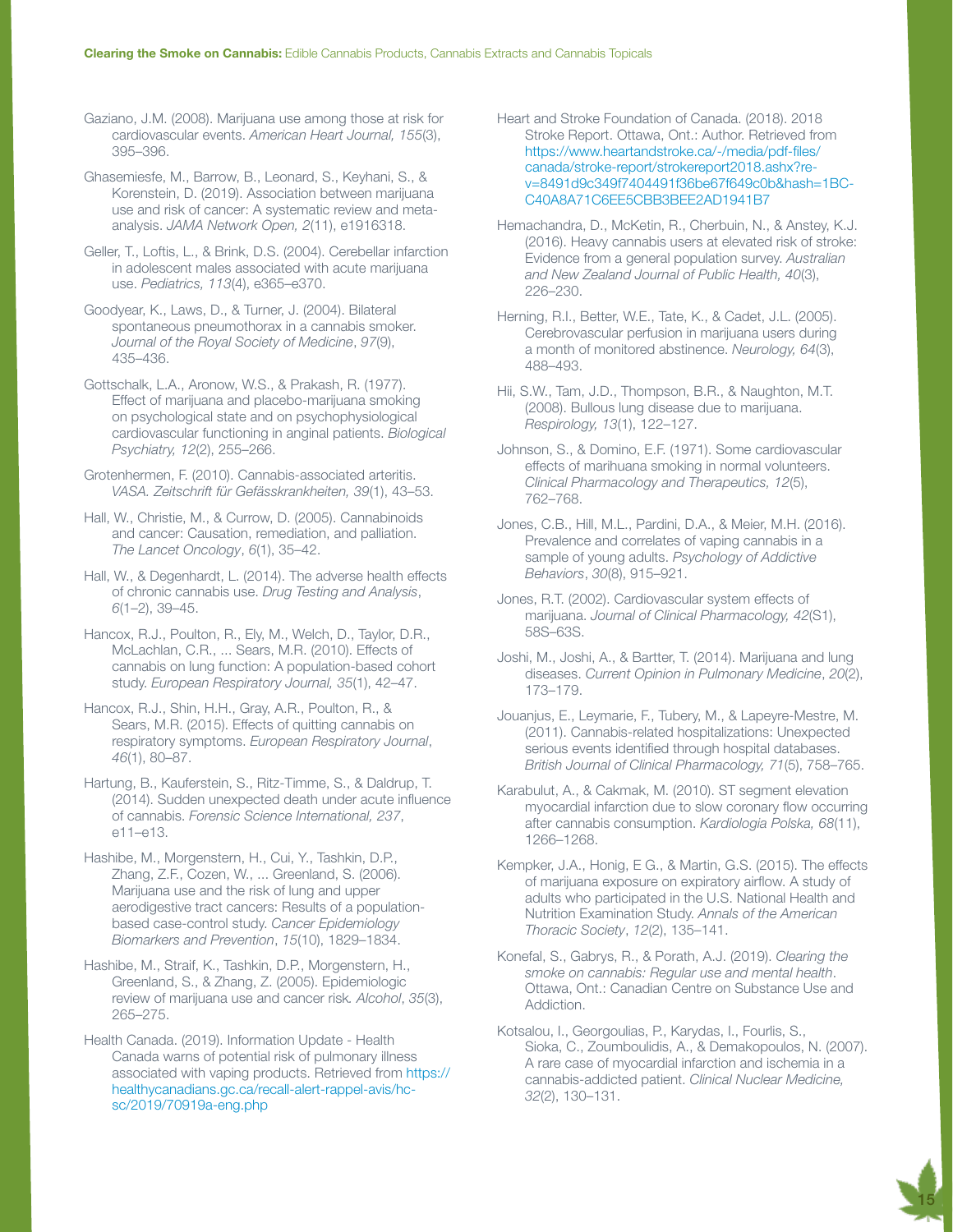Krakowiak, R.I., Poklis, J.L., & Peace, M.R. (2019). The analysis of aerosolized methamphetamine from e-cigarettes using high resolution mass spectrometry and gas chromatography mass spectrometry. *Journal of Analytical Toxicology*, *43*(8), 592–599.

Layden, J.E., Ghinai, I., Pray, I., Kimball, A., Layer, M., Tenforde, M., ... Meiman, J. (2019). Pulmonary illness related to e-cigarette use in Illinois and Wisconsin — Preliminary report. *New England Journal of Medicine*.

Lindsay, A.C., Foale, R.A., Warren, O., & Henry, J.A. (2005). Cannabis as a precipitant of cardiovascular emergencies. *International Journal of Cardiology, 104*(2), 230–232.

Lorenz, D.R., Uno, H., Wolinsky, S.M., & Gabuzda, D. (2019). Effect of marijuana smoking on pulmonary disease in HIV-infected and uninfected men: a longitudinal cohort study. *EClinicalMedicine, 7*, 55–64.

Martin-Blondel, G., Koskas, F., Cacoub, P., & Sene, D. (2011). Is thromboangiitis obliterans presentation influenced by cannabis addiction? *Annals of Vascular Surgery, 25*(4), 469–473.

Mathew, R., Wilson, W., Humphreys, D., Lowe, J., & Wiethe, K. (1992). Middle cerebral artery velocity during upright posture after marijuana smoking. *Acta Psychiatrica Scandinavica, 86*(2), 173–178.

Mehra, R., Moore, B.A., Crothers, K., Tetrault, J., & Fiellin, D.A. (2006). The association between marijuana smoking and lung cancer: A systematic review. *Archives of Internal Medicine*, *166*(13), 1359–1367.

Merritta, J.C., Cook, C.E., & Davis, K.H. (1982). Orthostatic hypotension after Δ 9-tetrahydrocannabinol marihuana inhalation. *Ophthalmic Research, 14*(2), 124–128.

Mittleman, M.A., Lewis, R.A., Maclure, M., Sherwood, J.B., & Muller, J.E. (2001). Triggering myocardial infarction by marijuana. *Circulation, 103*(23), 2805–2809.

Moir, D., Rickert, W.S., Levasseur, G., Larose, Y., Maertens, R., White, P., & Desjardins, S. (2008). A comparison of mainstream and sidestream marijuana and tobacco cigarette smoke produced under two machine smoking conditions. *Chemical Research in Toxicology, 21*(2), 494–502.

Monte, A.A., Shelton, S.K., Mills, E., Saben, J., Hopkinson, A., Sonn, B., ... Abbott, D. (2019). Acute illness associated with cannabis use, by route of exposure: An observational study. *Annals of Internal Medicine, 170*(8), 531–537.

Moore, B.A., Augustson, E.M., Moser, R.P., & Budney, A.J. (2005). Respiratory effects of marijuana and tobacco use in a U.S. sample. *Journal of General Internal Medicine*, *20*(1), 33–37.

Mouzak, A., Agathos, P., Kerezoudi, E., Mantas, A., & Vourdeli-Yiannakoura, E. (2000). Transient ischemic attack in heavy cannabis smokers — How 'safe' is it? *European Neurology, 44*(1), 42–44.

Mukamal, K.J., Maclure, M., Muller, J.E., & Mittleman, M.A. (2008). An exploratory prospective study of marijuana use and mortality following acute myocardial infarction. *American Heart Journal, 155*(3), 465–470.

National Academies of Sciences, Engineering, and Medicine. (2017). *The health effects of cannabis and cannabinoids: The current state of evidence and recommendations for research*. Washington, D.C.: National Academies Press.

National Academies of Sciences, Engineering, and Medicine (2018). *Public health consequences of e-cigarettes*. Washington, D.C.: National Academies Press.

Orsini, J., Blaak, C., Rajayer, S., Gurung, V., Tam, E., Morante, J., ... Malik, R. (2016). Prolonged cardiac arrest complicating a massive ST-segment elevation myocardial infarction associated with marijuana consumption. *Journal of Community Hospital Internal Medicine Perspectives, 6*(4), 31695.

Pearl, W., & Choi, Y.S. (1992). Marijuana as a cause of myocardial infarction. *International Journal of Cardiology, 34*(3), 353.

Peyrot, I., Garsaud, A.M., Saint-Cyr, I., Quitman, O., Sanchez, B., & Quist, D. (2007). Cannabis arteritis: A new case report and a review of literature. *Journal of the European Academy of Dermatology and Venereology, 21*(3), 388–391.

Pletcher, M.J., Vittinghoff, E., Kalhan, R., Richman, J., Safford, M., Sidney, S., ... Kertesz, S. (2012). Association between marijuana exposure and pulmonary function over 20 years. *JAMA*, *307*(2), 173–181.

Polen, M.R., Sidney, S., Tekawa, I.S., Sadler, M., & Friedman, G.D. (1993). Health care use by frequent marijuana smokers who do not smoke tobacco. *Western Journal of Medicine*, *158*(6), 596–601.

Porath, A.J., Konefal, S., & Kent, P. (2018). *Clearing the smoke on cannabis: Maternal cannabis use during pregnancy — An update*. Ottawa, Ont.: Canadian Centre on Substance Use and Addiction.

Raber, J.C., Elzinga, S., & Kaplan, C. (2015). Understanding dabs: Contamination concerns of cannabis concentrates and cannabinoid transfer during the act of dabbing. *Journal of Toxicological Sciences, 40*(6),797–803

Renard, D., Taieb, G., Gras-Combe, G., & Labauge, P. (2012). Cannabis-related myocardial infarction and cardioembolic stroke. *Journal Stroke Cerebrovascular Diseases, 21*(1), 82–83.

Rezkalla, S.H., Sharma, P., & Kloner, R.A. (2003). Coronary no-flow and ventricular tachycardia associated with habitual marijuana use. *Annals of Emergency Medicine, 42*(3), 365–369.

Ribeiro, L., & Ind, P.W. (2016). Effect of cannabis smoking on lung function and respiratory symptoms: A structured literature review. *Nature Partner Journals Primary Care Respiratory Medicine, 26*, 16071.

Ribeiro, L., & Ind, P.W. (2018). Marijuana and the lung: Hysteria or cause for concern? *Breathe, 14*(3), 196–205.

16

Rooke, S.E., Norberg, M.M., Copeland, J., & Swift, W. (2013). Health outcomes associated with long-term regular cannabis and tobacco smoking. *Addictive Behaviors*, *38*(6), 2207–2213.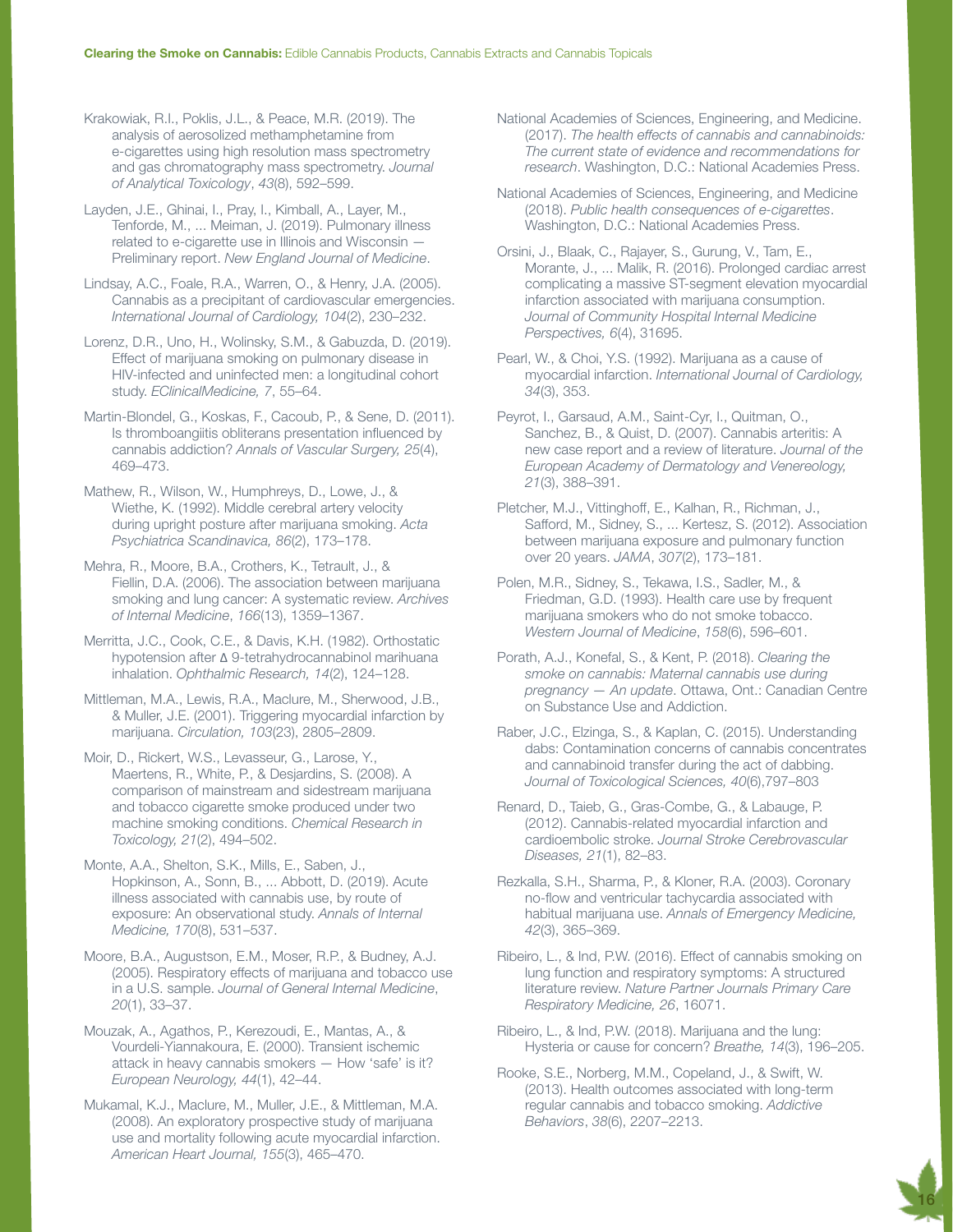Roth, M.D., Arora, A., Barsky, S.H., Kleerup, E.C., Simmons, M., & Tashkin, D.P. (1998). Airway inflammation in young marijuana and tobacco smokers. *American Journal of Respiratory and Critical Care Medicine, 157*(3), 928–937.

Roth, W.T., Tinklenberg, J.R., Kopell, B.S., & Hollister, L.E. (1973). Continuous electrocardiographic monitoring during marihuana intoxication. *Clinical Pharmacology and Therapeutics, 14*(4part1), 533–540.

Rumalla, K., Reddy, A.Y., & Mittal, M.K. (2016a). Association of recreational marijuana use with aneurysmal subarachnoid hemorrhage. *Journal of Stroke and Cerebrovascular Diseases, 25*(2), 452–460.

Rumalla, K., Reddy, A.Y., & Mittal, M.K. (2016b). Recreational marijuana use and acute ischemic stroke: A populationbased analysis of hospitalized patients in the United States. *Journal of the Neurological Sciences, 364*, 191–196.

Safaa, A.M., Markham, R., & Jayasinghe, R. (2012). Marijuana-induced recurrent acute coronary syndrome with normal coronary angiograms. *Drug and Alcohol Review, 31*(1), 91–94.

Santos, R.P., Resende, C.I., Vieira, A.P., & Brito, C. (2017). Cannabis arteritis: Ever more important to consider. *BMJ Case Reports,* 2017, bcr2016219111.

Sarafian, T.A., Habib, N., Oldham, M., Seeram, N., Lee, R.P., Lin, L., ... Roth, M.D. (2006). Inhaled marijuana smoke disrupts mitochondrial energetics in pulmonary epithelial cells in vivo. *American Journal of Physiology—Lung Cellular and Molecular Physiology*, *290*(6), L1202–L1209.

Sarfaraz, S., Afaq, F., Adhami, V.M., & Mukhtar, H. (2005). Cannabinoid receptor as a novel target for the treatment of prostate cancer. *Cancer Research*, *65*(5), 1625–1641.

Shay, A.H., Choi, R., Whittaker, K., Salehi, K., Kitchen, C.M., Tashkin, D.P., ... Baldwin, G. C. (2003). Impairment of antimicrobial activity and nitric oxide production in alveolar macrophages from smokers of marijuana and cocaine. *Journal of Infectious Diseases*, *187*(4), 700–704.

Sherman, M.P., Campbell, L.A., Gong Jr, H., Roth, M.D., & Tashkin, D.P. (1991). Antimicrobial and respiratory burst characteristics of pulmonary alveolar macrophages recovered from smokers of marijuana alone, smokers of tobacco alone, smokers of marijuana and tobacco, and nonsmokers. *American Review of Respiratory Disease, 144*(6), 1351–1356.

Sherrill, D.L., Krzyzanowski M, Bloom J.W., & Lebowitz, M.D. (1991). Respiratory effects of non-tobacco cigarettes: A longitudinal study in general population. *International Journal of Epidemiology*, *20* (1),132–137.

Sidney, S., Quesenberry Jr, C. P., Friedman, G. D., & Tekawa, I. S. (1997). Marijuana use and cancer incidence (California, United States). *Cancer Causes and Control*, *8*(5), 722–728.

Sidney, S. (2002). Cardiovascular consequences of marijuana use. *Journal of Clinical Pharmacology, 42*(S1), 64S–70S.

Singh, N.N., Pan, Y., Muengtaweeponsa, S., Geller, T.J., & Cruz-Flores, S. (2012). Cannabis-related stroke: Case series and review of literature. *Journal of Stroke and Cerebrovascular Diseases, 21*(7), 555–560.

Staiano, R.I., Loffredo, S., Borriello, F., Iannotti, F.A., Piscitelli, F., Orlando, P., ... Fiorelli, A. (2016). Human lung‐resident macrophages express CB1 and CB2 receptors whose activation inhibits the release of angiogenic and lymphangiogenic factors. *Journal of Leukocyte Biology, 99*(4), 531–540.

Statistics Canada. (2017). *Canadian Tobacco, Alcohol and Drugs Survey (CTADS): Summary of results for 2017*. Ottawa, Ont.: Author.

Stogner, J.M., & Miller, B.L. (2015). Assessing the dangers of "dabbing": Mere marijuana or harmful new trend? *Pediatrics, 136*(1), 1–3.

Subramaniam, V.N., Menezes, A.R., DeSchutter, A., & Lavie, C.J. (2019). The cardiovascular effects of marijuana: Are the potential adverse effects worth the high? *Missouri Medicine*, *116*(2), 146–153.

Tan, W.C., Lo, C., Jong, A., Xing, L., FitzGerald, M.J., Vollmer, W.M., ... Sin, D.D. (2009). Marijuana and chronic obstructive lung disease: A population-based study. *Canadian Medical Association Journal*, *180*(8), 814–820.

Tan, W.C., Bourbeau, J., Aaron, S.D., Hogg, J.C., Maltais, F., Hernandez, P., ... FitzGerald, J. M. (2019). The effects of marijuana smoking on lung function in older people. *European Respiratory Journal*, *54*(6), 1900826.

Tashkin, D.P. (2005). Smoked marijuana as a cause of lung injury. *Monaldi Archives for Chest Disease*, *63*(2), 93–100.

Tashkin, D.P. (2013) Effects of marijuana smoking on the lung. *Annals of the American Thoracic Society*, *10*, 239–247.

Tashkin, D.P., Baldwin, G.C., Sarafian, T., Dubinett, S., & Roth, M.D. (2002). Respiratory and immunologic consequences of marijuana smoking. *Journal of Clinical Pharmacology, 42*(S1), 71S–81S.

Tashkin, D.P., Gliederer, F., Rose, J., Chang, P., Hui, K.K., Yu, J.L., & Wu, T.C. (1991a). Effects of varying marijuana smoking profile on deposition of tar and absorption of CO and delta-9-THC. *Pharmacology Biochemistry and Behavior*, *40*(3), 651–656.

Tashkin, D.P., Gliederer, F., Rose, J., Chang, P., Hui, K.K., Yu, J.L., & Wu, T.C. (1991b). Tar, CO and delta 9 THC delivery from the 1st and 2nd halves of a marijuana cigarette. *Pharmacology Biochemistry and Behavior*, *40*(3), 657–661.

Tashkin, D., Quint, J., & Detels, R. (2018). Marijuana smoking and pneumonia risk: Findings from the Multi-Center AIDS Cohort Study. American Thoracic Society International Conference Abstracts. Retrieved from [https://www.atsjournals.org/doi/abs/10.1164/ajrccm](https://www.atsjournals.org/doi/abs/10.1164/ajrccm-conference.2018.197.1_MeetingAbstracts.A6097)[conference.2018.197.1\\_MeetingAbstracts.A6097](https://www.atsjournals.org/doi/abs/10.1164/ajrccm-conference.2018.197.1_MeetingAbstracts.A6097)